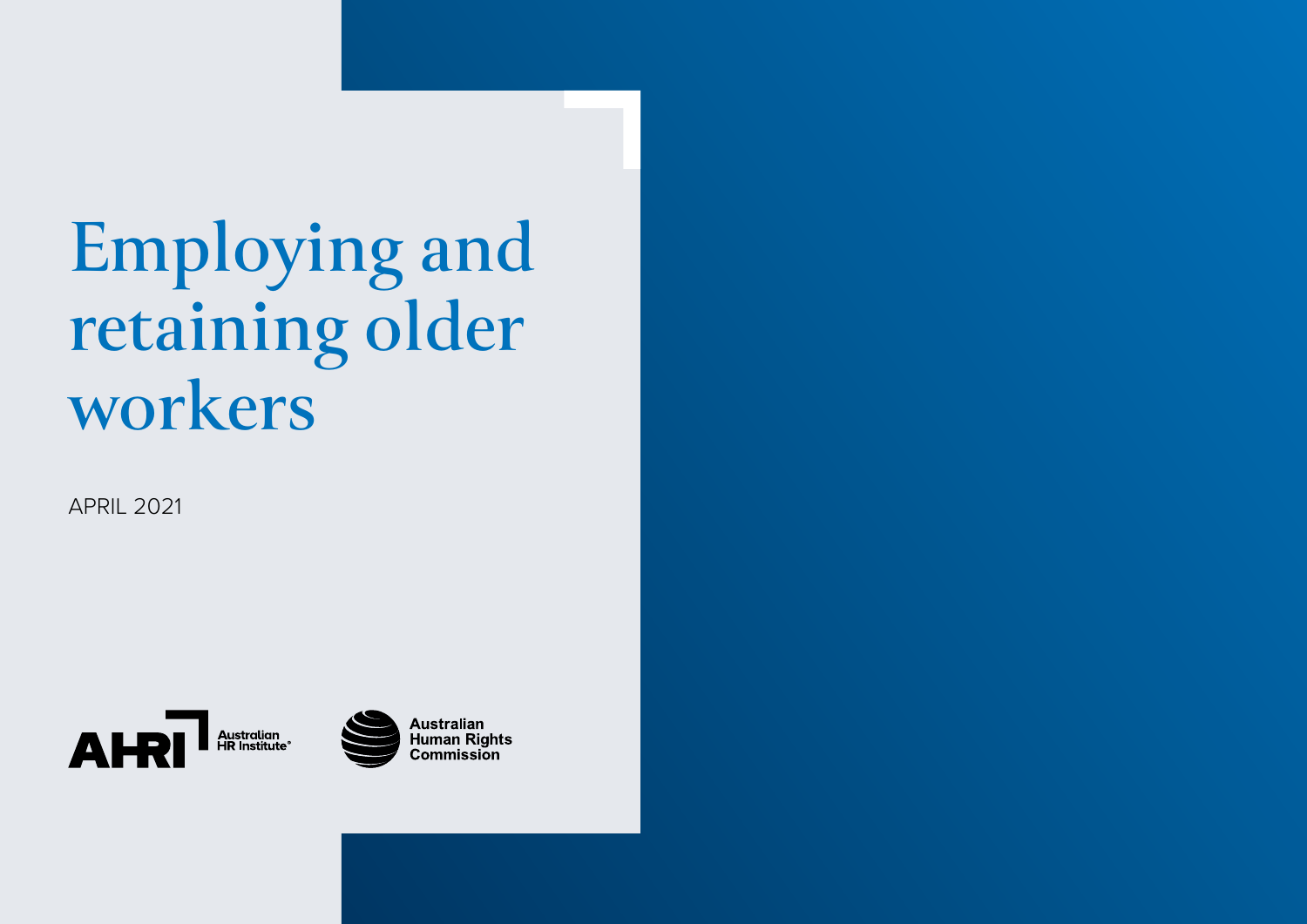### **CONTENT**

| <b>FOREWORD</b>                 | 3  |
|---------------------------------|----|
| <b>DEMOGRAPHICS</b>             | 5  |
| <b>ATTITUDES AND PERCEPTION</b> | 8  |
| <b>RECRUITMENT</b>              | 13 |
| <b>RETENTION</b>                | 21 |
| <b>TRAINING AND INITIATIVES</b> | 26 |
| <b>COVID-19'S IMPACT</b>        | 27 |
| <b>HR CERTIFICATION</b>         | 33 |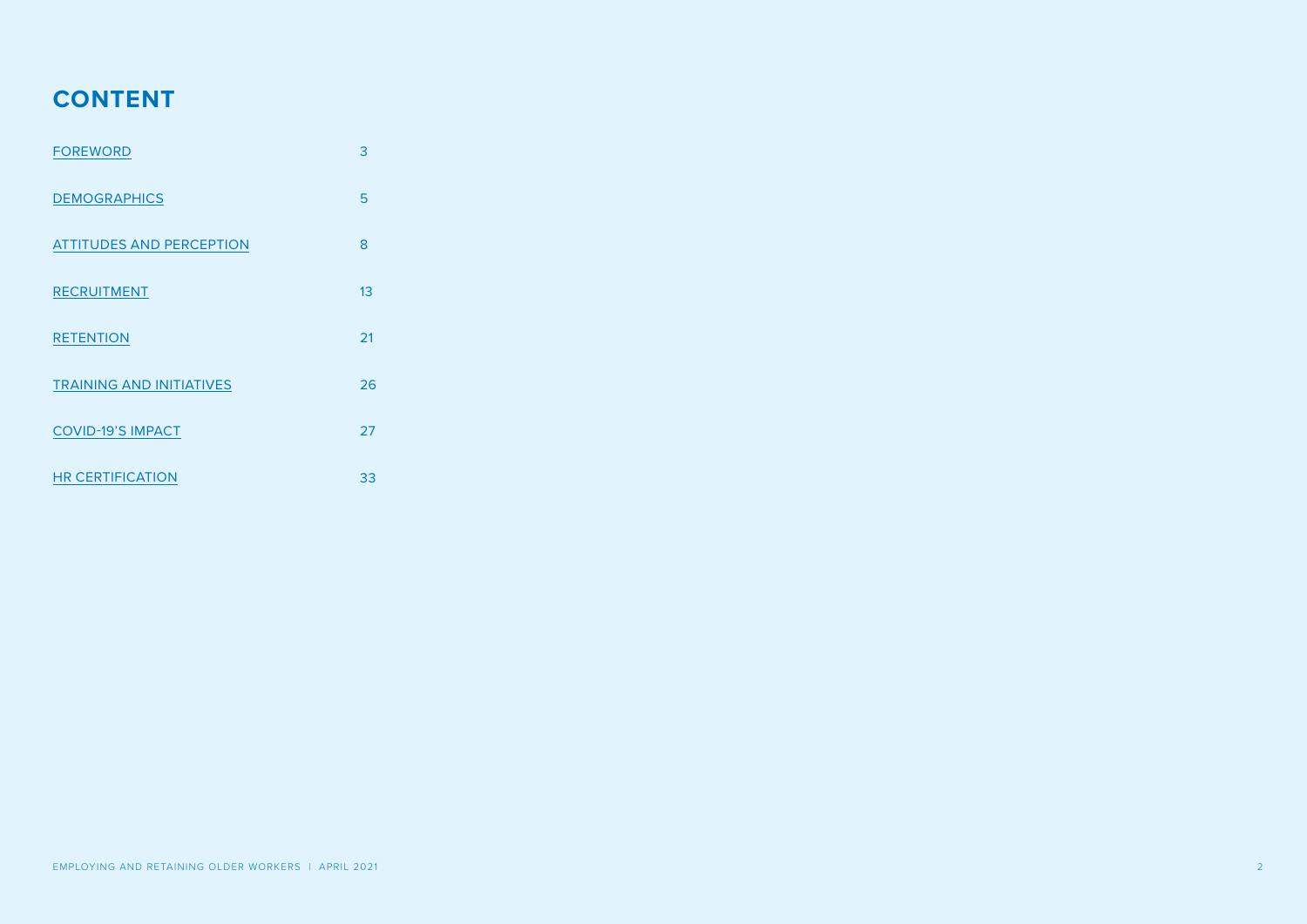### <span id="page-2-0"></span>**FOREWORD**

AHRI is proud to partner once again with the Australian Human Rights Commission on this extremely important report which provides insight into the current employment climate for older workers, and the shift in perceptions around Australia's ageing workforce.

This is the fourth time we've conducted this research, and comparing the data year-onyear has been fascinating. Of particular note is respondents' perceptions of what constitutes an 'older worker'. We're slowly progressing towards an ageing workforce that has, according to our data, never looked younger.

This year, the majority of respondents (28.3%) classified an 'older worker' as someone aged between 61-65. In the inaugural survey in 2014, only 12.5% of respondents considered an older worker to be someone aged between 51-55. In 2021, this has jumped to almost 17%. At the same time, many of us plan to work longer with the majority of respondents expecting to retire between 66-70 years of age (39.6%), an increase of 7.7% from 2014. The number expecting to retire between 71-75 years of age has also grown, from 10.6% to 17.4% since 2014.

This means that the number of older workers in our organisations is increasing, with one third of respondents saying at least half of their workforce is made up of workers above 55 years old. So how are organisations taking advantage of all that older workers have to offer?

The answer is that not all organisations are. Only one in three respondents said their organisation 'somewhat sought' to retain older workers during the COVID-19 pandemic and nearly 16% didn't think their employers were prepared to deal with the challenges of an ageing workforce.

Despite our increasingly-aging workforce, over two thirds of respondents' organisations seldom or never offer unconscious bias training to their line managers. Of those who do offer such training, half say it does not address the age-related biases that are pervasive in many of our workplaces.

This could have significant ramifications on the representation and participation of older workers in our workforce; it puts up a barrier to their progression, development and retention rates – and that's if they can even get a foot in the door. It also means that organisations aren't taking advantage of all that older workers have to offer.

It's time we examined and potentially reassessed our bias training, mentorship programs and succession planning strategies to ensure we're not excluding a talented portion of the workforce – one that has a plethora of wisdom, experience, professional networks and institutional knowledge, all of which bolster an organisation's bottom line. It's simple: if you're not nurturing older talent, you are missing out.

I call on all HR professionals to reassess their recruitment practices to ensure they're not discriminatory against older workers. It's also critical that we facilitate programs that encourage knowledge transfer and craft policies that minimise age bias. It's my hope that this will make a start in addressing some of the worrying trends identified in this report. For many older workers, they've hit a point in their career where they're adding more value than ever before and doing some of their best work – let's support them on that journey.

*Sarah McCann-Bartlett CEO, and Managing Director, Australian HR Institute*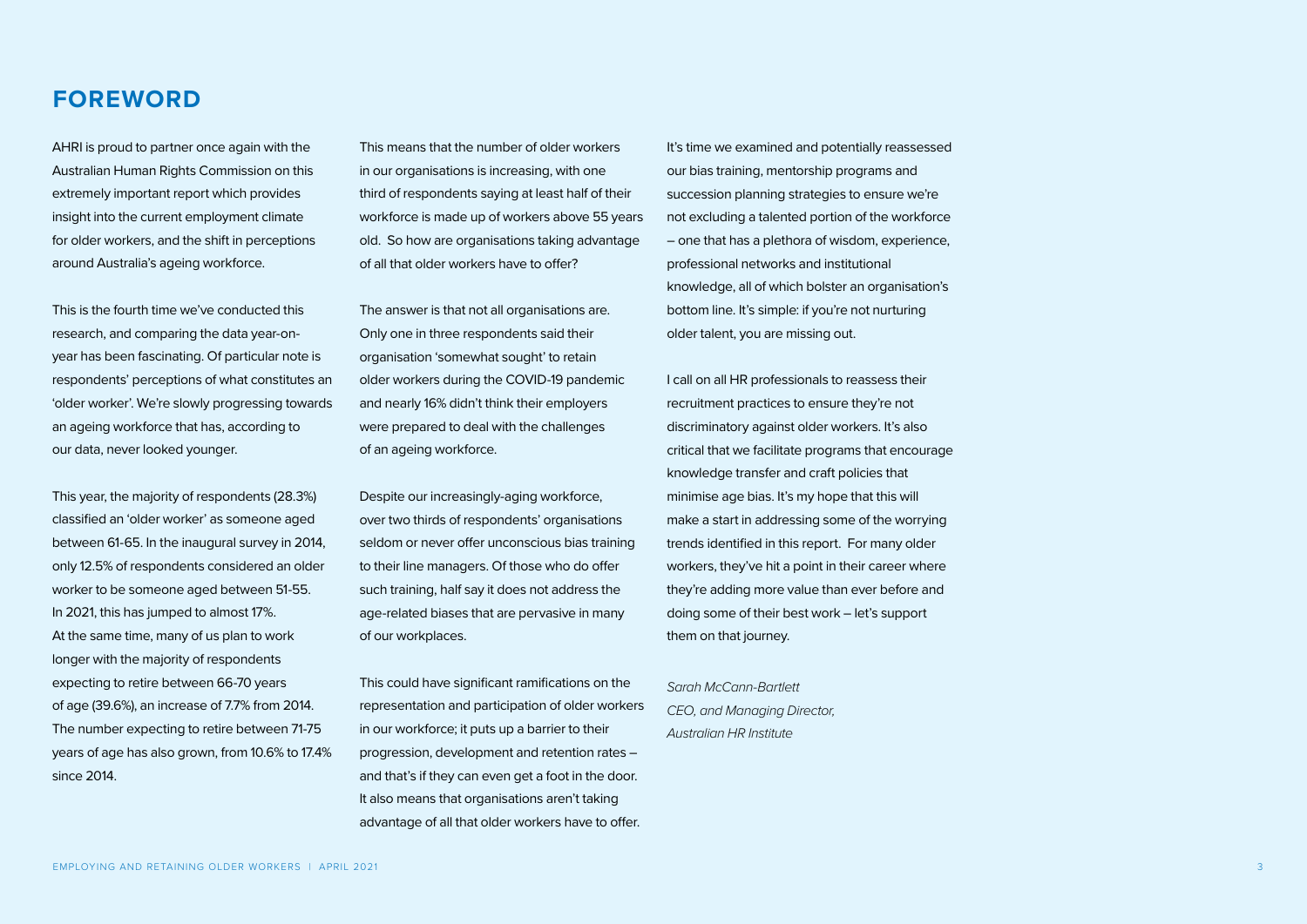### **FOREWORD**

It has been a pleasure to be involved once more in the AHRI older worker survey. Although the results this time have been mixed, there are some positive continuing trends from the 2014 and 2018 surveys.

There is a satisfying ongoing drop in the numbers of organisations that say they 'definitely' or 'probably' have an age above which they are reluctant to recruit (from 51.6% in 2014 to 30.3% in 2018 and down to 26.8% in 2021), but the gains have gone to increase the number who said 'maybe' rather than those who said 'definitely not' or 'probably not'. There is also a mix of responses to the question about what that age might be, though more respondents put the age as over 65 or over 70 than did in 2018.

The perception of what constitutes an 'older' worker has shifted to a younger age over the three surveys. For example, there has been a marked increase in those selecting 51-55, from 10.8% in 2018 to 16.9% in the current survey. Across the same period there has been an 8% drop in those selecting 61 – 65 as the appropriate age. This is of concern.

It is good to see an increase of 13.8% since 2014 in the number of respondents who recognise that the departure of older workers causes a loss of key skills or knowledge, but it's unfortunate that there has been little or no increase in the same time period in organisations to capture corporate knowledge as older workers transition out of the workplace. This disconnect could usefully be addressed.

This survey was done in COVID time and it is likely that this had an impact on the answers and on organisational behaviours. Responses to the specific questions on this topic are interesting but not conclusive.

Overall there are some small continuing gains, but also a number of areas where progress has stalled or even gone backwards. Much remains to be done and we look forward to further collaboration with AHRI in this important work.

*The Hon Dr Kay Patterson AO, Age Discrimination Commissioner, Australian Human Rights Commission*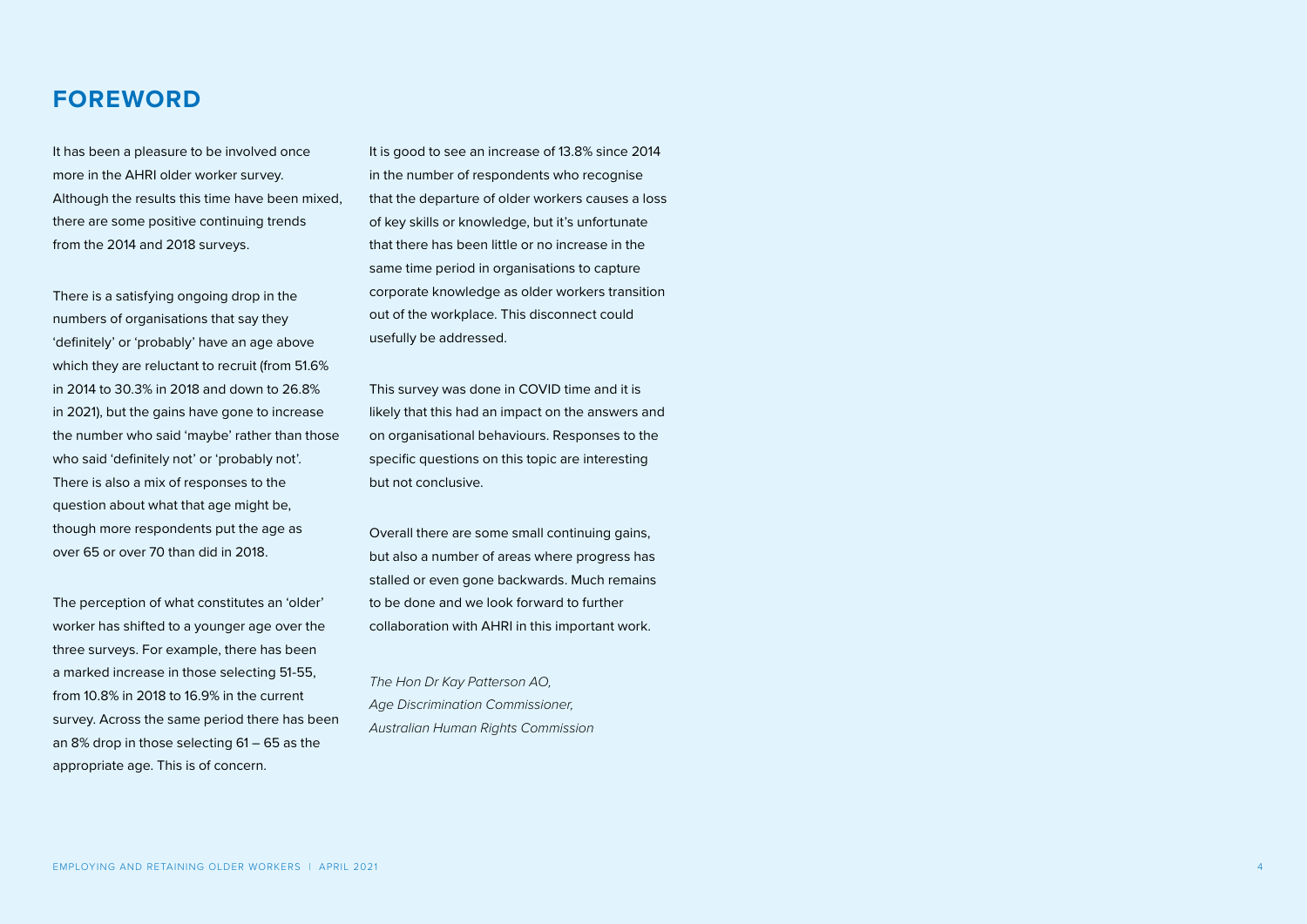### <span id="page-4-0"></span>**DEMOGRAPHICS**

The Australian HR Institute and the Australian Human Rights Commission surveyed 604 HR leaders, academics, and business leaders between the 15th and 23rd of February 2021.

The aim of the study was to understand organisations' strategies to recruit and retain older workers, and how COVID-19 has impacted these strategies. Further, the study was to compare how these approaches have shifted in Australian workplaces over time, utilising data from previous surveys in 2012, 2014 and 2018.

The majority of respondents reside in Victoria (27.8%) and New South Wales (25.8%), in a Metropolitan area (76%), and are HR practitioners working within an organisation (67.4%).



Metropolitan area 76.0%

ROLE (N=604)



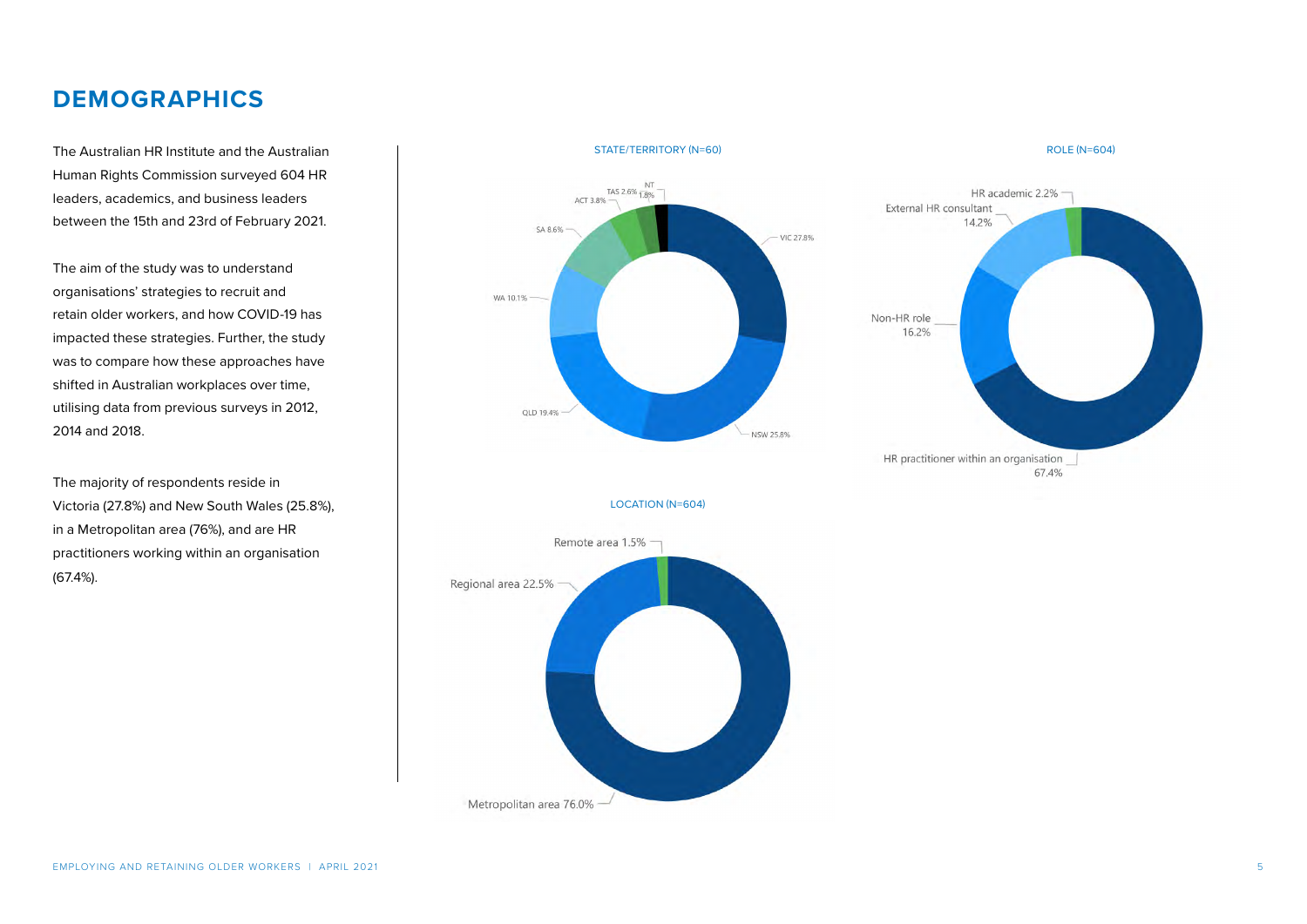### **DEMOGRAPHICS**

The majority of respondents to this survey are aged between 56-65 years (34.8%), followed by those aged between 46-55 (33.3%).

Responses were primarily from female respondents, representing almost 4/5 of the sample (79.6%).

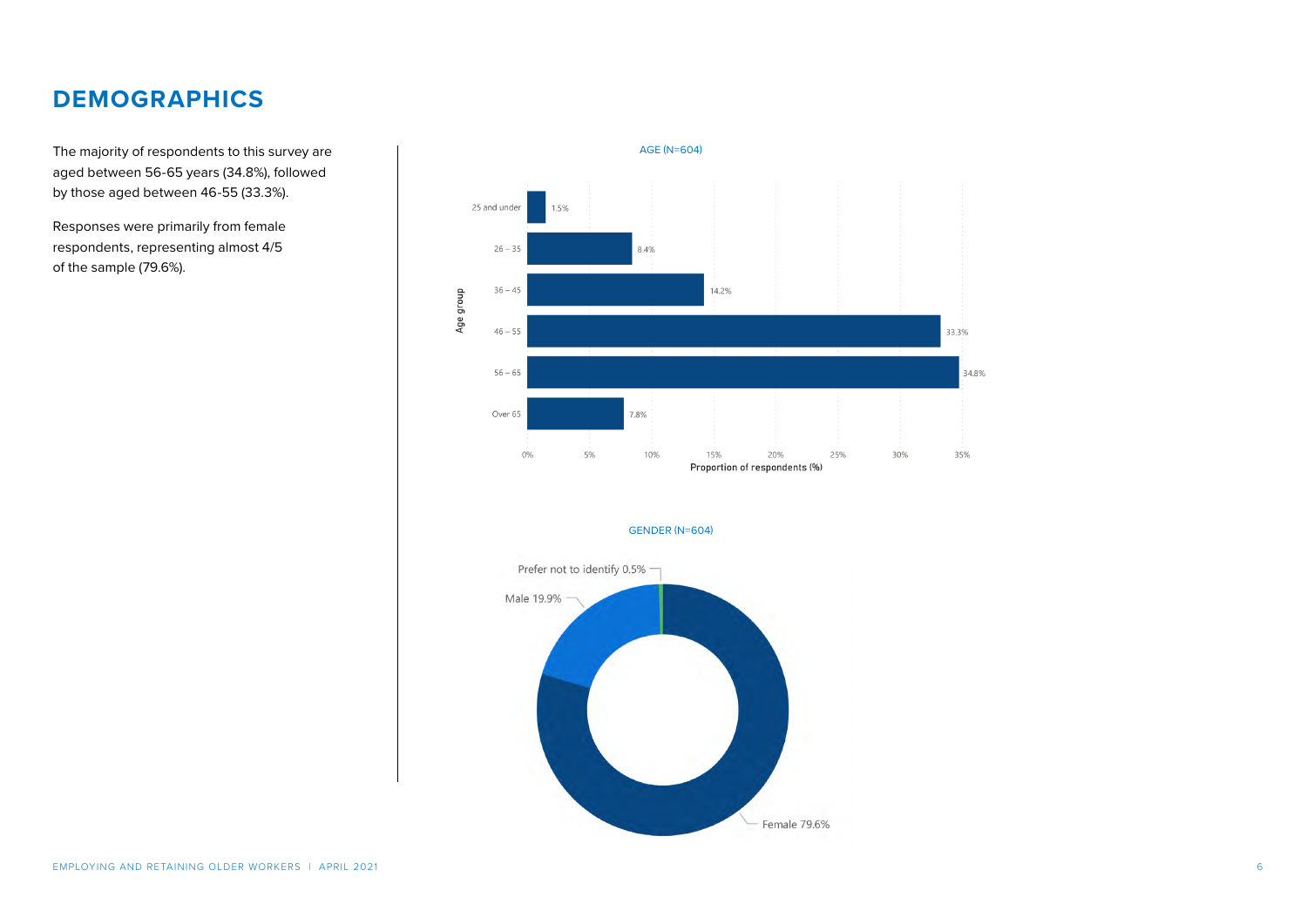### **DEMOGRAPHICS**

Most respondents report working in small organisations (1-100 workers; 38.4%), followed by very large organisations (1001 workers and over; 28.6%).

Further, the majority of respondent are in the private sector (53.1%), and in the Healthcare and Social Assistance industry (15.1%). Many also report working in 'Other services' (17.6%), which includes 'Publishing', 'Member Organisations' and 'Software'.



#### ORGANISATION SIZE (N=604)

#### INDUSTRY (N=604)

| Accommodation and Food Services                 | 15%   |
|-------------------------------------------------|-------|
| <b>Administration and Support Services</b>      | 2.7%  |
| Agriculture, Forestry and Fishing               | 18%   |
| Arts and Recreation Services                    | 0.8%  |
| Construction                                    | 45%   |
| <b>Education and Training</b>                   | 11.6% |
| Electricity, Gas, Water and Waste Services      | 2.5%  |
| <b>Financial and Insurance Services</b>         | 5.0%  |
| <b>Healthcare and Social Assistance</b>         | 15.1% |
| Information Media and Telecommunications        | 3.5%  |
| Manufacturing                                   | 4.5%  |
| Mining                                          | 2.5%  |
| Professional, Scientific and Technical Services | 10.3% |
| <b>Public Administration and Safety</b>         | 10.4% |
| Rental, Hiring and Real Estate Services         | 0.8%  |
| Retail Trade                                    | 1.8%  |
| Transport, Postal and Warehousing               | 20%   |
| <b>Wholesale Trade</b>                          | 1.3%  |
| Other services (please specify)                 | 176%  |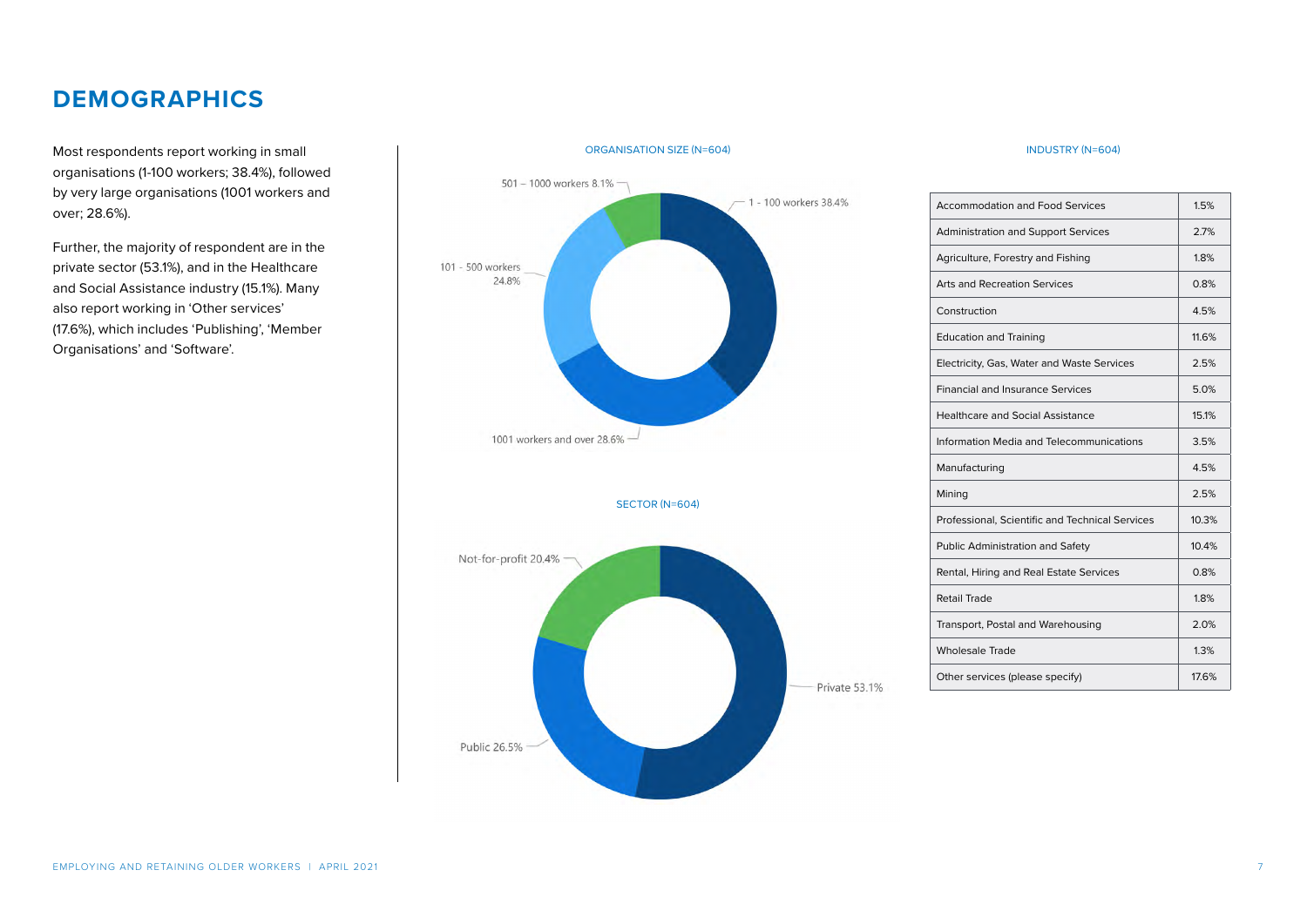## <span id="page-7-0"></span>**Attitudes and perception**

The HR community in Australia is classifying 'older workers' as younger over time, even though the Australian workforce is aging

**28.3%**

**of HR community classify an older worker as 61 - 65**



### Older workers are rated as being more

Loyal, Reliable, Aware

Younger workers are rated as having greater

Career ambitions, Technical capabilities Physical capabilities

**2018 |** 26-50% **2021 |** 51-71%

> **There is an increase in the % of workers above the age of 55 in the workplace**



[EMPLOYING AND RETAINING OLDER WORKERS | APRIL 2021](https://www.ahri.com.au/resources/ahri-research/covid-19-and-hrs-wellbeing-report/#report)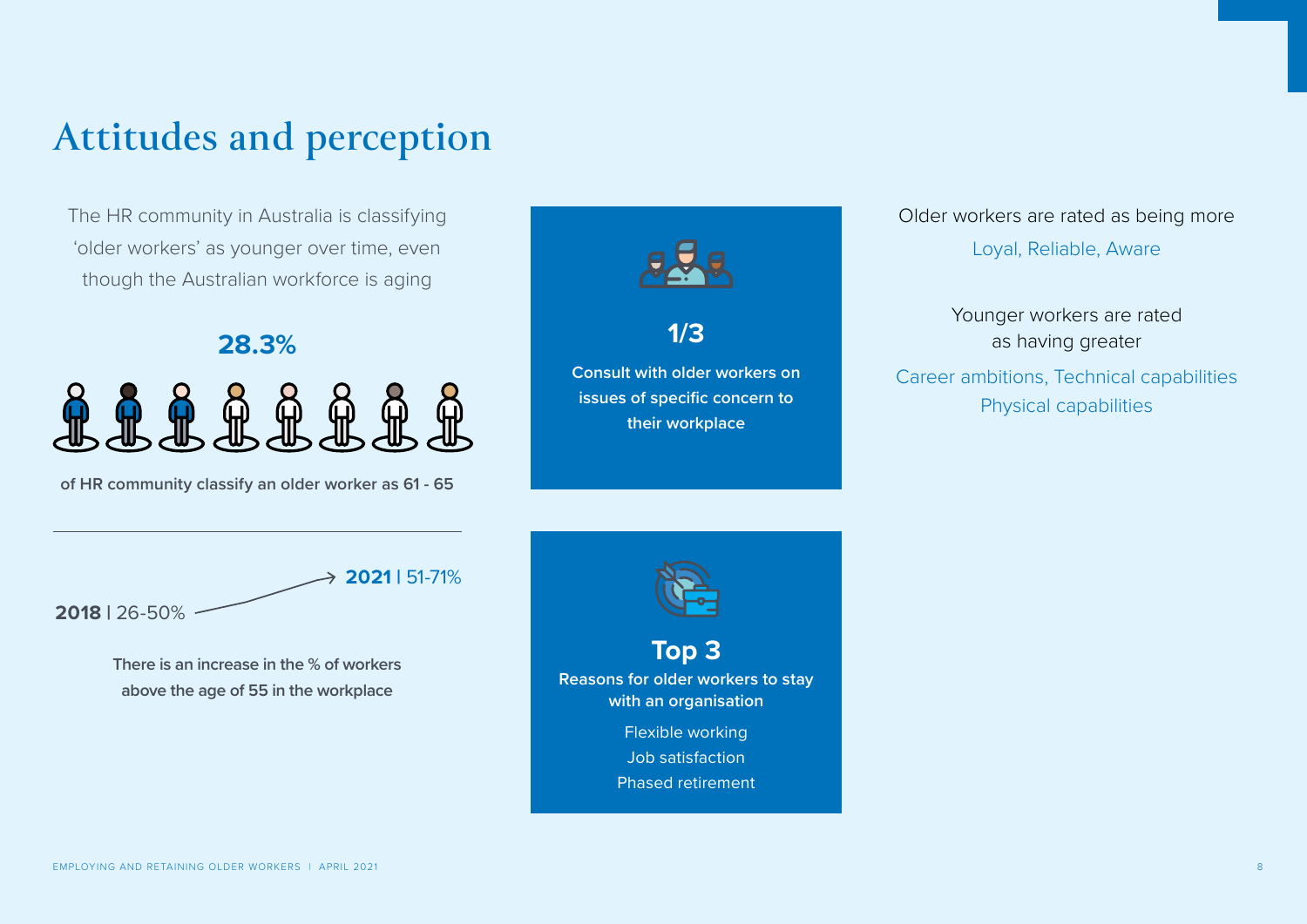There seems to be a general shift in the HR community classifying an 'older worker' be a younger age bracket over time. While the majority (28.3%) of respondents classify an older worker as aged between 61 – 65, this proportion has decreased by 7.7% since 2018, and there is a higher proportion classifying an older worker as between 51-55 (16.9%; an increase of 6.1% since 2018).

The 2021 data on current workforces reflects an aging workforce over time. One third of respondents (33.3%) suggest that between 26-50% of their workforce is made up of workers above more than 55 years old. This is an increase of 5.9% since 2018 and 10.1% since 2012. Further, more workplaces are reporting that between 51-75% of their workforce are aged over 55 years of age (12.3%, an increase of 6.6% since 2018).

#### AT WHAT AGE WOULD YOU CLASSIFY SOMEONE AS AN OLDER WORKER?

| <b>ANSWER</b> | $2014$ (N=1863) | 2018 (N=834) | 2021 (N=604) |
|---------------|-----------------|--------------|--------------|
| $40 - 45$     | 1.6%            | 0.7%         | 1.8%         |
| $46 - 50$     | 4.0%            | 5.0%         | 5.6%         |
| $51 - 55$     | 12.5%           | 10.8%        | 16.9%        |
| $56 - 60$     | 25.4%           | 20.5%        | 21.5%        |
| $61 - 65$     | 32.6%           | 36.0%        | 28.3%        |
| $66 - 70$     | 16.8%           | 18.8%        | 19.2%        |
| $71 - 75$     | 5.1%            | 5.4%         | 4.3%         |
| $75+$         | 2.1%            | 2.8%         | 2.3%         |
|               |                 |              |              |

#### APPROXIMATELY WHAT PROPORTION OF YOUR ORGANISATION'S CURRENT WORKFORCE IS OVER 55 YEARS OF AGE?

| <b>ANSWER</b> | 2012 (N=1175) | 2014 (N=1682) | 2018 (N=824) | 2021 (N=604) |
|---------------|---------------|---------------|--------------|--------------|
| Less than 5%  | 14.1%         | 5.3%          | 13.1%        | 8.8%         |
| $5\% - 10\%$  | 20.3%         | 6.7%          | 17.0%        | 13.6%        |
| $11\% - 25\%$ | 32.1%         | 35.1%         | 31.8%        | 25.3%        |
| 26% - 50%     | 23.2%         | 28.3%         | 27.4%        | 33.3%        |
| $51\% - 75\%$ | 7.3%          | 5.9%          | 5.7%         | 12.3%        |
| More than 75% | 2.1%          | 1.5%          | 5.0%         | 6.8%         |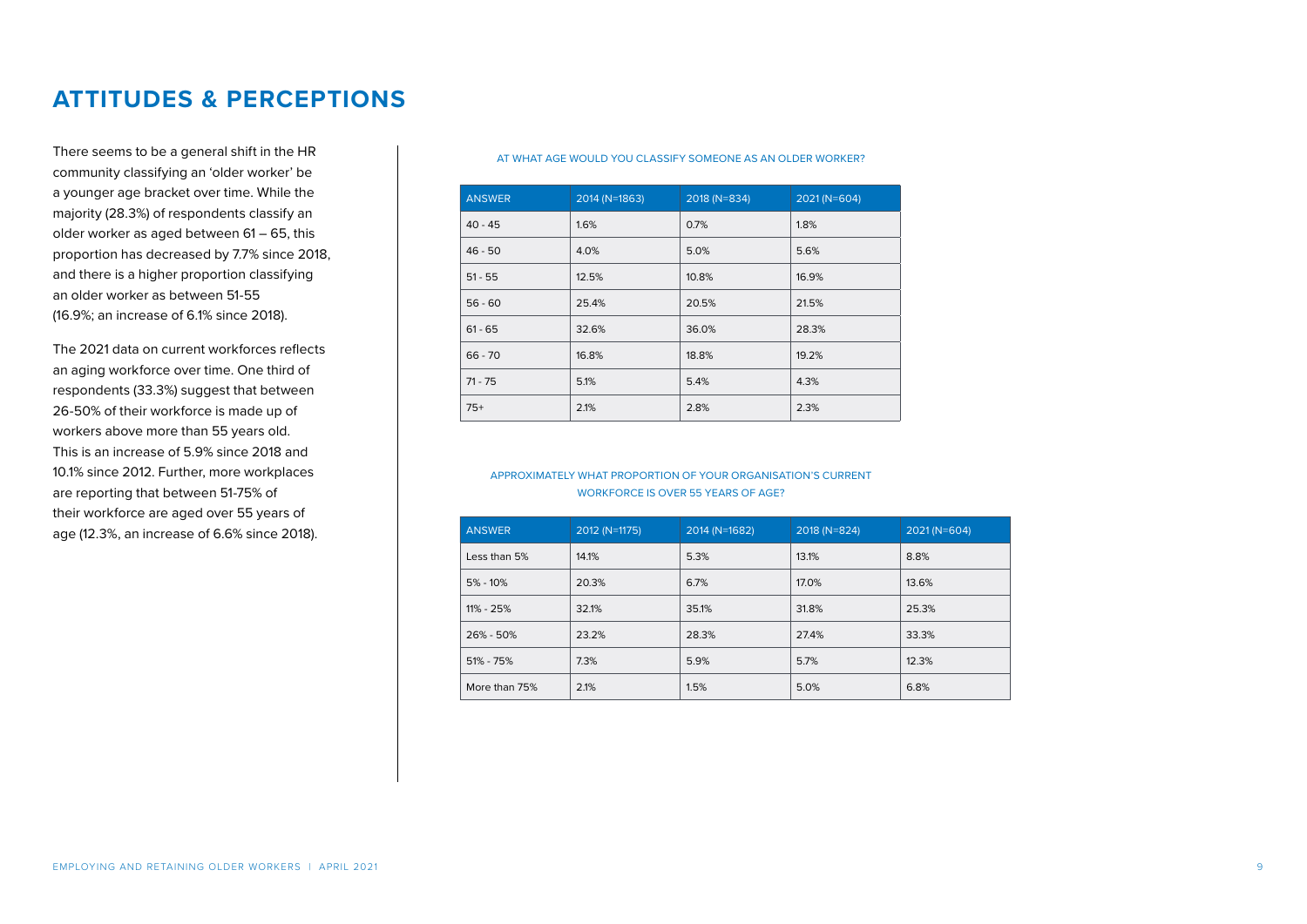#### HOW OLDER AND YOUNGER WORKERS COMPARE ON THE FOLLOWING TRAITS:

| <b>OLDER WORKERS</b>         |               |              | YOUNGER WORKERS |               | <b>NO DIFFERENCE</b> |              |               |              |               |
|------------------------------|---------------|--------------|-----------------|---------------|----------------------|--------------|---------------|--------------|---------------|
| <b>ANSWER</b>                | 2014 (N=1862) | 2018 (N=841) | 2021 (N=604)    | 2014 (N=1862) | 2018 (N=841)         | 2021 (N=604) | 2014 (N=1862) | 2018 (N=841) | $2021(N=604)$ |
| More reliable                | 69.1%         | 59.7%        | 62.3%           | 0.4%          | 1.1%                 | 0.8%         | 30.5%         | 39.2%        | 36.9%         |
| More loyal                   | 80.3%         | 73.8%        | 75.0%           | 0.5%          | 0.5%                 | 0.2%         | 19.1%         | 25.7%        | 24.8%         |
| Higher job performance       | 23.4%         | 16.1%        | 16.6%           | 9.2%          | 9.9%                 | 8.9%         | 67.4%         | 74.1%        | 74.5%         |
| More creative                | 5.0%          | 3.5%         | 4.5%            | 53.0%         | 50.8%                | 53.3%        | 41.9%         | 45.8%        | 42.2%         |
| Greater concentration        | 43.3%         | 35.1%        | 34.4%           | 7.8%          | 6.8%                 | 4.8%         | 48.9%         | 58.2%        | 60.8%         |
| More committed               | 54.1%         | 50.9%        | 51.3%           | 1.2%          | 1.9%                 | 0.8%         | 44.7%         | 47.1%        | 47.9%         |
| Higher energy levels         | 2.1%          | 2.7%         | 3.3%            | 62.9%         | 50.2%                | 54.5%        | 35.0%         | 47.1%        | 42.2%         |
| Greater awareness            | 58.0%         | 54.7%        | 57.3%           | 5.3%          | 6.2%                 | 7.0%         | 36.7%         | 39.1%        | 35.8%         |
| More able to adapt to change | 7.7%          | 6.9%         | 10.9%           | 48.1%         | 46.6%                | 41.6%        | 44.2%         | 46.5%        | 47.5%         |
| More physically capable      | 0.1%          | 1.3%         | 1.5%            | 73.5%         | 62.1%                | 64.4%        | 25.7%         | 36.6%        | 34.1%         |

While respondents rated older workers as more loyal (75%), more reliable (62.3%) and having a greater level of awareness (57.3%), respondents rated younger workers as having greater career ambitions (72%), better technology skills (67.7%), and being more physically capable (64.4%).

Respondents said that there were no major differences between older and younger workers when it came to higher job performance (74.5%), and greater concentration (60.8%).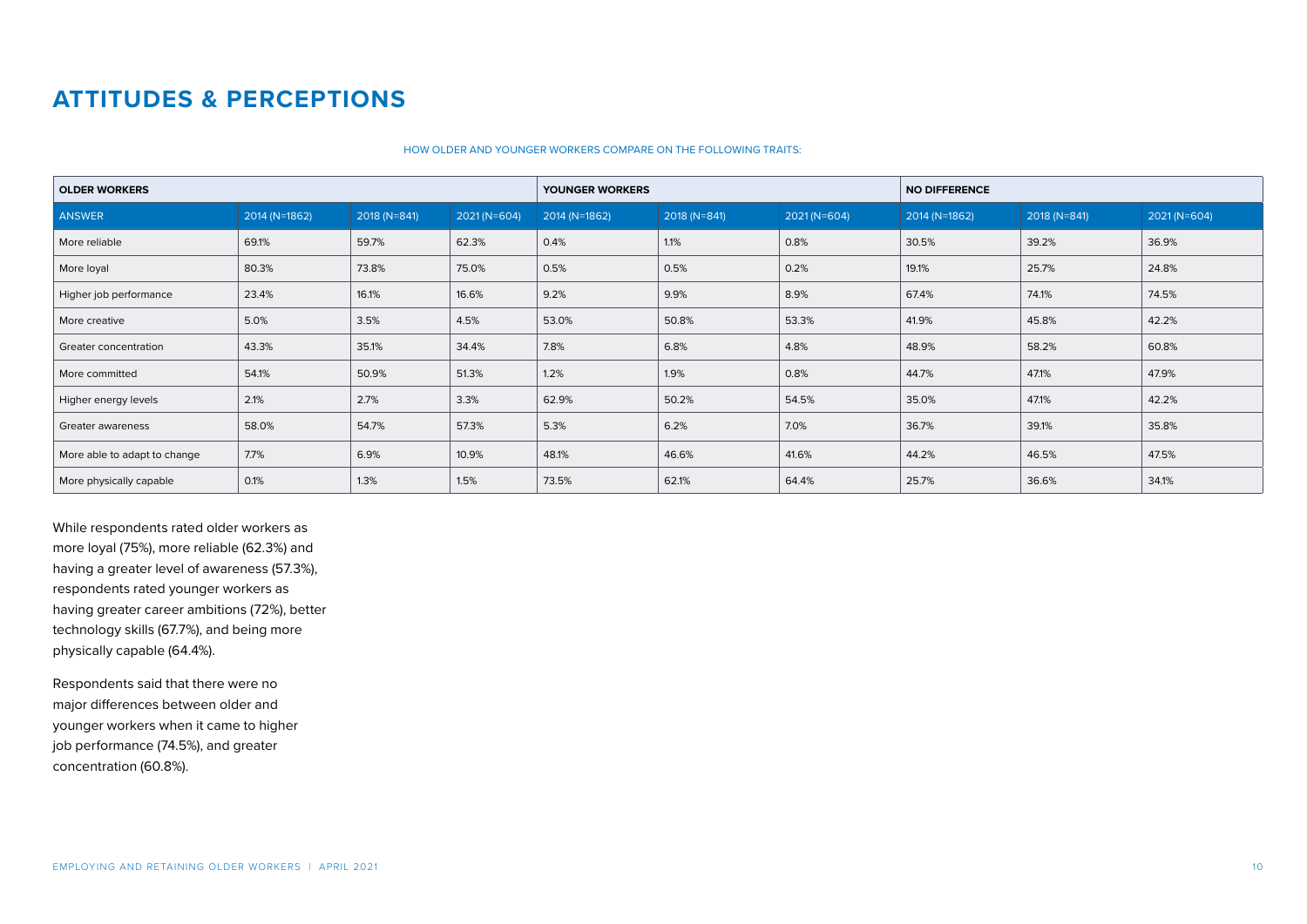The majority of respondents expect to retire between 66-70 years of age (39.6%). This has increased since 2014 by 7.7%. Further, the amount expecting to retire between 71-75 years of age has grown from 10.6% to 17.4% since 2014 (a 6.8% increase).

The majority currently do not consult with older workers on issues of specific concern to their workplace (48.7%). Less than 1/3 currently specifically consult with older workers on these issues (31.6%).

#### AT WHAT AGE DO YOU PERSONALLY EXPECT TO RETIRE?

| <b>ANSWER</b> | 2014 (N=1870) | 2018 (N=837) | $2021(N=604)$ |
|---------------|---------------|--------------|---------------|
| $40 - 45$     | 0.2%          | 0.1%         | 0.0%          |
| $46 - 50$     | 0.2%          | 0.5%         | 0.5%          |
| $51 - 55$     | 2.0%          | 1.4%         | 1.2%          |
| $56 - 60$     | 13.7%         | 10.8%        | 8.1%          |
| $61 - 65$     | 34.7%         | 29.5%        | 25.0%         |
| $66 - 70$     | 31.9%         | 37.4%        | 39.6%         |
| $71 - 75$     | 10.6%         | 12.8%        | 17.4%         |
| $75+$         | 6.6%          | 7.5%         | 8.3%          |
|               |               |              |               |

#### DOES YOUR ORGANISATION CONSULT WITH OLDER WORKERS ON ISSUES THAT ARE OF SPECIFIC CONCERN TO YOUR WORKPLACE?

| <b>ANSWER</b>      | 2018 (N=833) | 2021 (N=604) |
|--------------------|--------------|--------------|
| Yes                | 21.3%        | 31.6%        |
| <b>No</b>          | 52.0%        | 48.7%        |
| Don't know         | 18.1%        | 12.4%        |
| Plans to in future | 8.6%         | 7.3%         |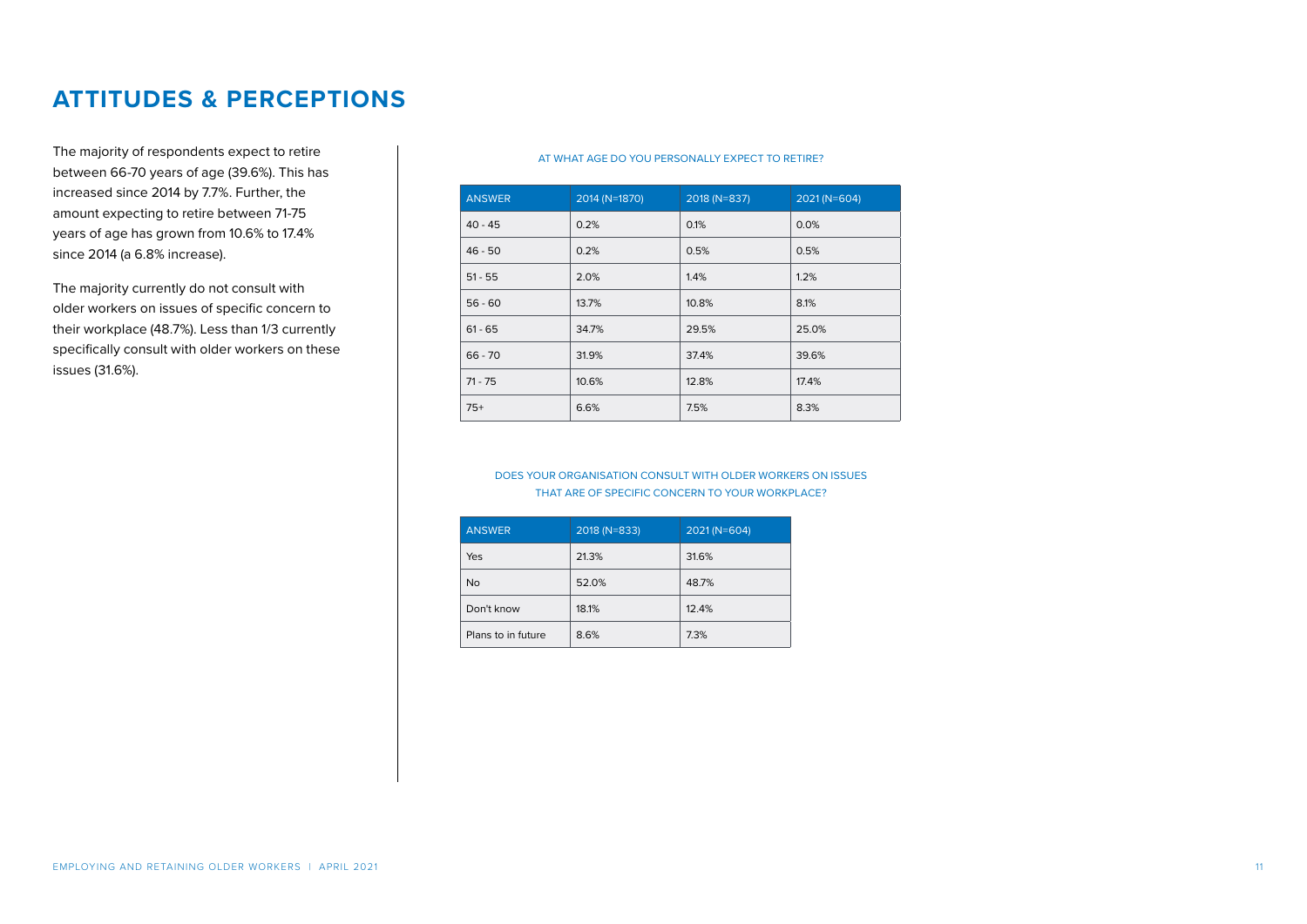Since 2018, flexible work options continue to be the number one initiative that respondents suggest would personally encourage them to remain in the workforce for longer (40.2%). This is followed by job satisfaction (29.3%) and the option of phased retirement (14.9%).

Other respondents suggested the availability of suitable work, having a purpose, having stimulating and worthwhile projects, and having good health would encourage them to remain in the workforce for longer.

Respondents were asked what have older workers described as issues of specific concern for their workplace. The following themes were suggested:

- Age discrimination
- Being able to transition into retirement
- Flexibility of hours and workload
- Being invisible
- Job security
- Mobility and accessibility to the workplace
- **Technology**
- Physical restraints of the job
- Lack of promotion opportunities

#### PERSONALLY, WHAT WOULD MOST ENCOURAGE YOU TO REMAIN IN THE WORKFORCE FOR LONGER?

| <b>ANSWER</b>                          | 2014 (N=1865) | 2018 (N=835) | 2021 (N=604) |
|----------------------------------------|---------------|--------------|--------------|
| Flexible work options                  | 31.8%         | 39.8%        | 40.2%        |
| Job satisfaction                       | 37.3%         | 28.1%        | 29.3%        |
| Option of phased retirement            | 15.7%         | 15.2%        | 14.9%        |
| Higher wages                           | 6.0%          | 4.7%         | 3.5%         |
| Promotion opportunities                | 3.1%          | 3.8%         | 3.3%         |
| Training and development opportunities | 1.9%          | 2.6%         | 2.7%         |
| Other                                  | 4.2%          | 5.8%         | 6.1%         |

"

,,

Some have requested to scale back working days and hours in preparation for retirement and we have embraced this. Others have changed roles to suit their skills and abilities better as they are now older.

 $66$ 

The pace of work is high for an 'older employee' – that said, provided they can do the job it doens't matter what age the employee is.

,,

"

Those with long tenure are concerned about the organisation's shift of focus from being mission and values based to being financially driven.

,,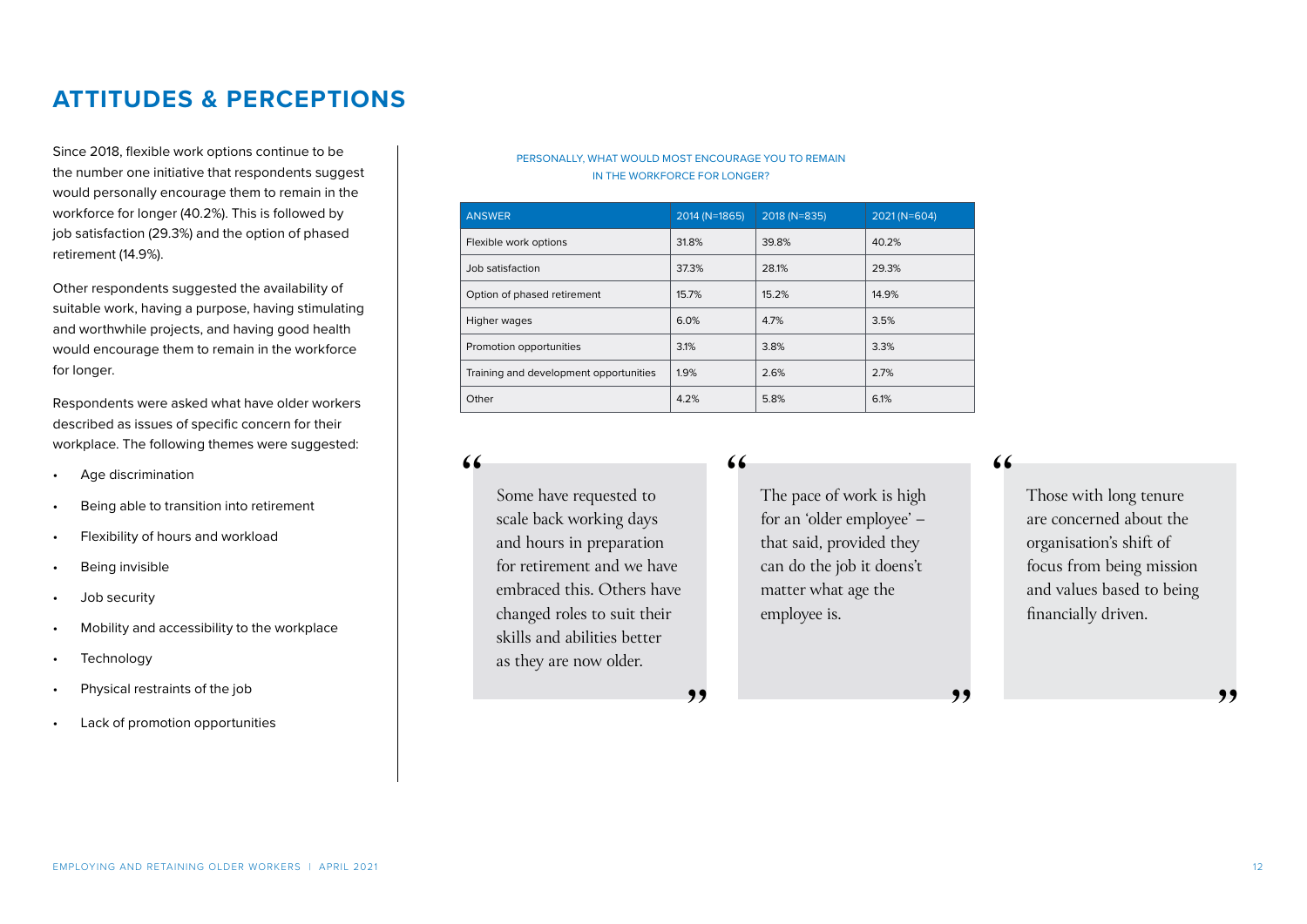## <span id="page-12-0"></span>**Recruitment**

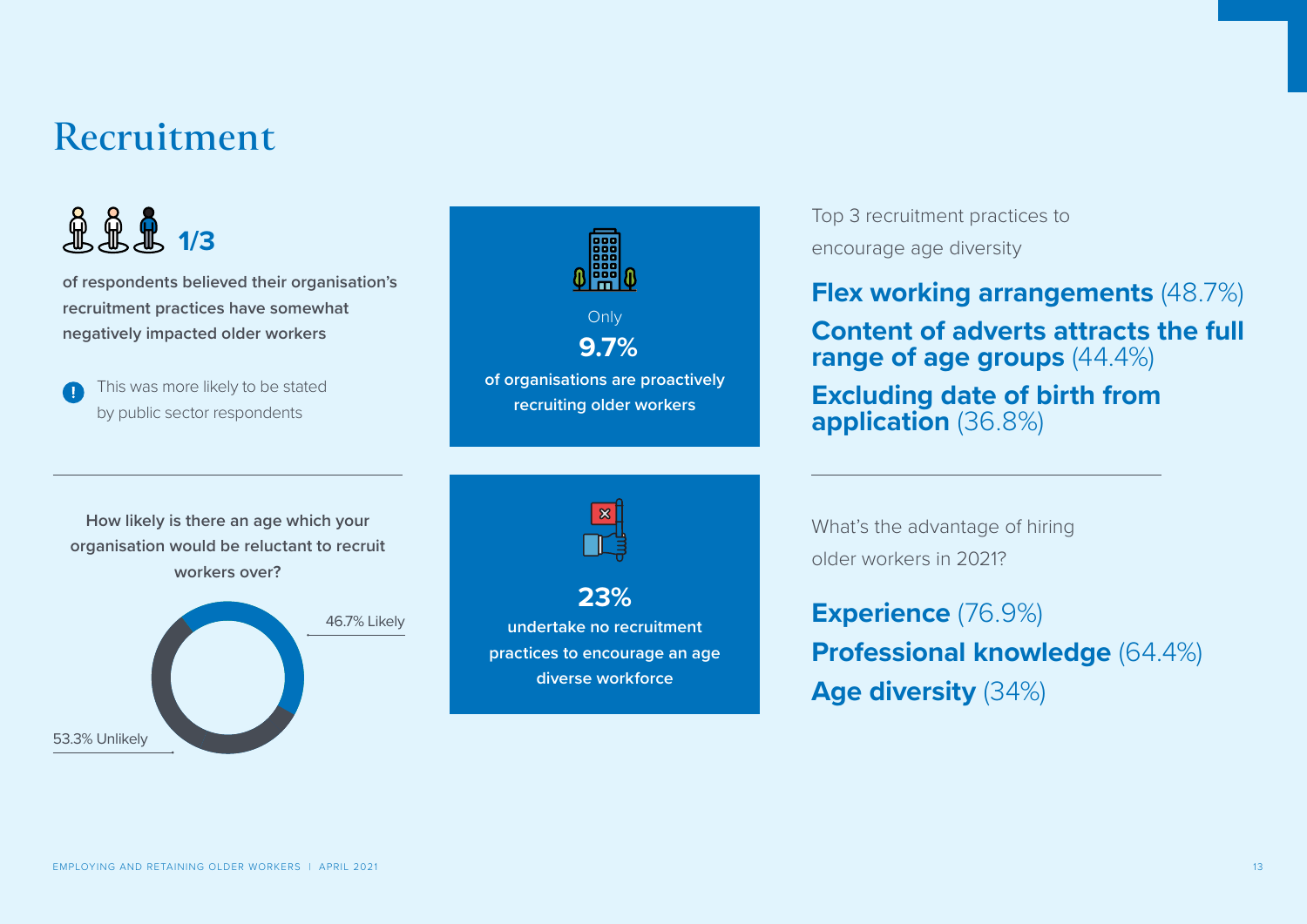The three greatest advantages of recruiting older workers in 2021 are:

#### **1. Experience (76.9%)**

- **2. Professional knowledge (64.4%)**
- **3. Age diversity (34%)**

#### Other advantages reported include:

- Maturity in dealing with issues
- An ability to mentor others
- How they approach crisis
- Loyalty

#### WHAT ARE THE GREATEST ADVANTAGES OF RECRUITING OLDER WORKERS FOR YOUR ORGANISATION? (UP TO 3 ANSWERS)

| <b>ANSWER</b>                       | 2014 (N=1624) | 2018 (N=812) | 2021 (N=579) |
|-------------------------------------|---------------|--------------|--------------|
| Experience                          | 74.3%         | 75.7%        | 76.9%        |
| Professional knowledge              | 64.3%         | 68.4%        | 64.4%        |
| Age diversity                       | 20.6%         | 35.5%        | 34.0%        |
| Reliability                         | 36.1%         | 22.7%        | 25.9%        |
| Reduced turnover                    | 20.9%         | 20.1%        | 24.5%        |
| Leadership                          | 16.2%         | 16.6%        | 17.3%        |
| Reflects customer base in workforce | 10.7%         | 15.3%        | 15.9%        |
| <b>Communication skills</b>         | 10.0%         | 8.5%         | 9.2%         |
| Better attendance                   | 16.3%         | 6.8%         | 7.3%         |
| Other                               | 1.3%          | 4.2%         | 3.5%         |
| No advantages                       | 2.5%          | 1.6%         | 1.6%         |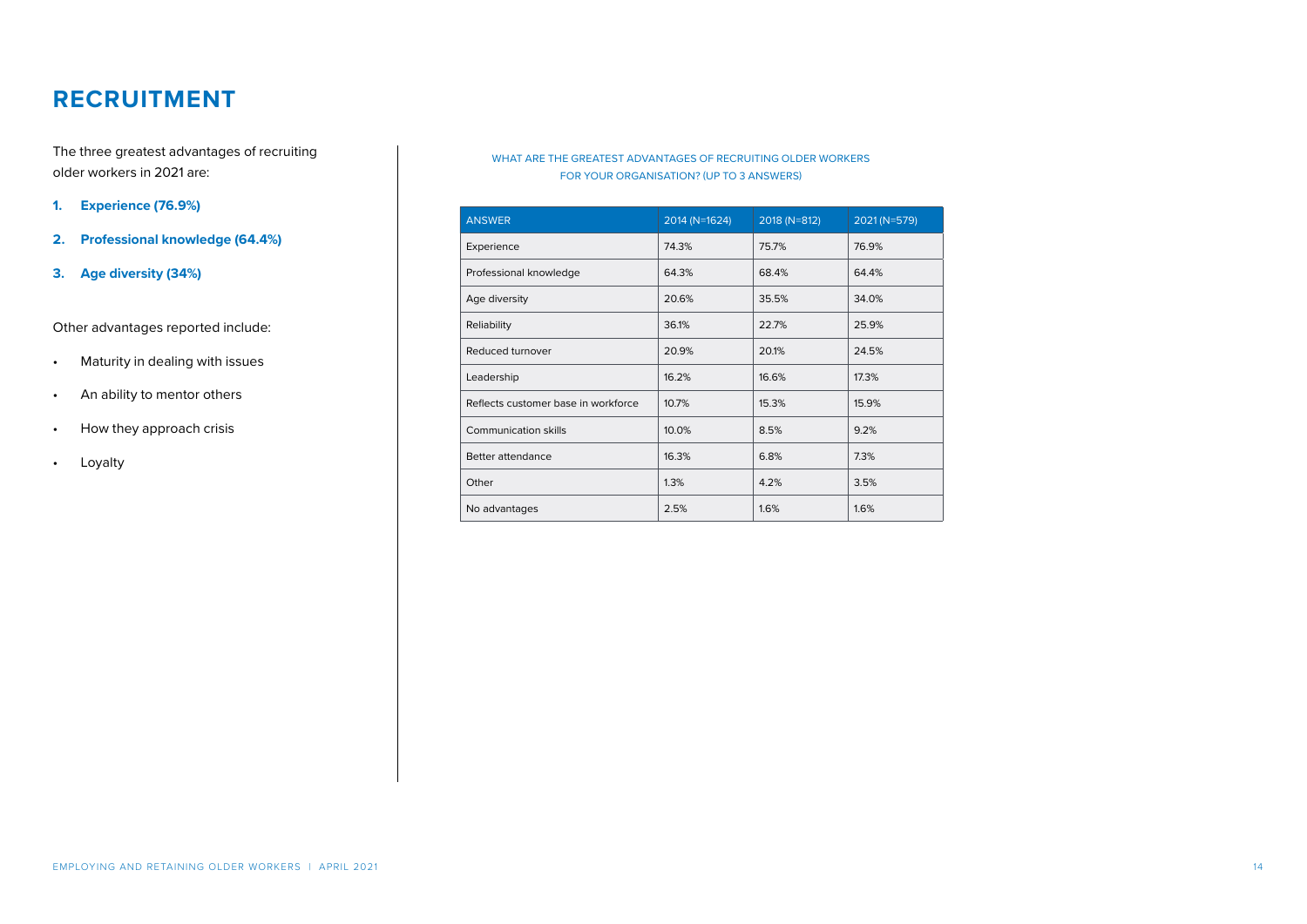The top 3 recruitment practices undertaken by organisations in 2021 to encourage age diversity are:

- **1. Offering flexible working arrangements (48.7%)**
- **2. Ensuring the content of adverts attracts the full range of age groups (44.4%)**
- **3. Excluding date of birth from application forms (36.8%)**

Since 2014, the number of respondents reporting that their organisation offers flexible working arrangements to encourage age diversity has risen by 15.1%.

Very few organisations are using mature age-specific specific job boards to advertise vacancies (1.6%), or proactively recruiting older workers into a range of positions (9.7%).

23% of respondents report their organisation undertakes no recruitment practices to encourage an age diverse workforce, however this has dropped since 2014 by 6.6%.

#### WHICH OF THE FOLLOWING RECRUITMENT PRACTICES, IF ANY, DOES YOUR ORGANISATION UNDERTAKE TO ENCOURAGE AN AGE DIVERSE WORKFORCE? (UP TO 3 ANSWERS)

| <b>ANSWER</b>                                                                                          | 2014<br>$(N=1600)$ | 2018<br>$(N=812)$ | 2021<br>$(N=579)$ |
|--------------------------------------------------------------------------------------------------------|--------------------|-------------------|-------------------|
| Offer flexible working arrangements                                                                    | 33.6%              | 42.5%             | 48.7%             |
| Ensure the content of adverts attract the full range of age groups                                     | 43.5%              | 38.3%             | 44.4%             |
| Train staff with recruitment responsibilities to ensure all recruitment practices are free of age bias | 28.3%              | 32.1%             | 31.4%             |
| Exclude date of birth from application forms                                                           | 32.4%              | 27.3%             | 36.8%             |
| Ensure the location of adverts attracts the full range of age groups                                   |                    | 11.6%             | 21.4%             |
| Ensure recruitment suppliers have a Diversity & Inclusion policy                                       |                    | 9.4%              | 18.3%             |
| Brief recruitment agents to ensure that processes do no disadvantage different age groups              | 13.9%              | 9.6%              | 16.2%             |
| Proactively recruit older workers into a range of positions                                            |                    | 5.9%              | 9.7%              |
| Use mature age specific job boards to advertise vacancies                                              | 2.3%               | 0.9%              | 1.6%              |
| Other                                                                                                  |                    | 4.8%              | 4.5%              |
| No practices undertaken                                                                                | 29.6%              | 25.4%             | 23.0%             |

 $66$ 

We recruit seeking the best candidate for the role, and often this does not consider an age for the team member. We have a varied and diverse workforce with team members from young to older and anticipate continuing to do this.

,,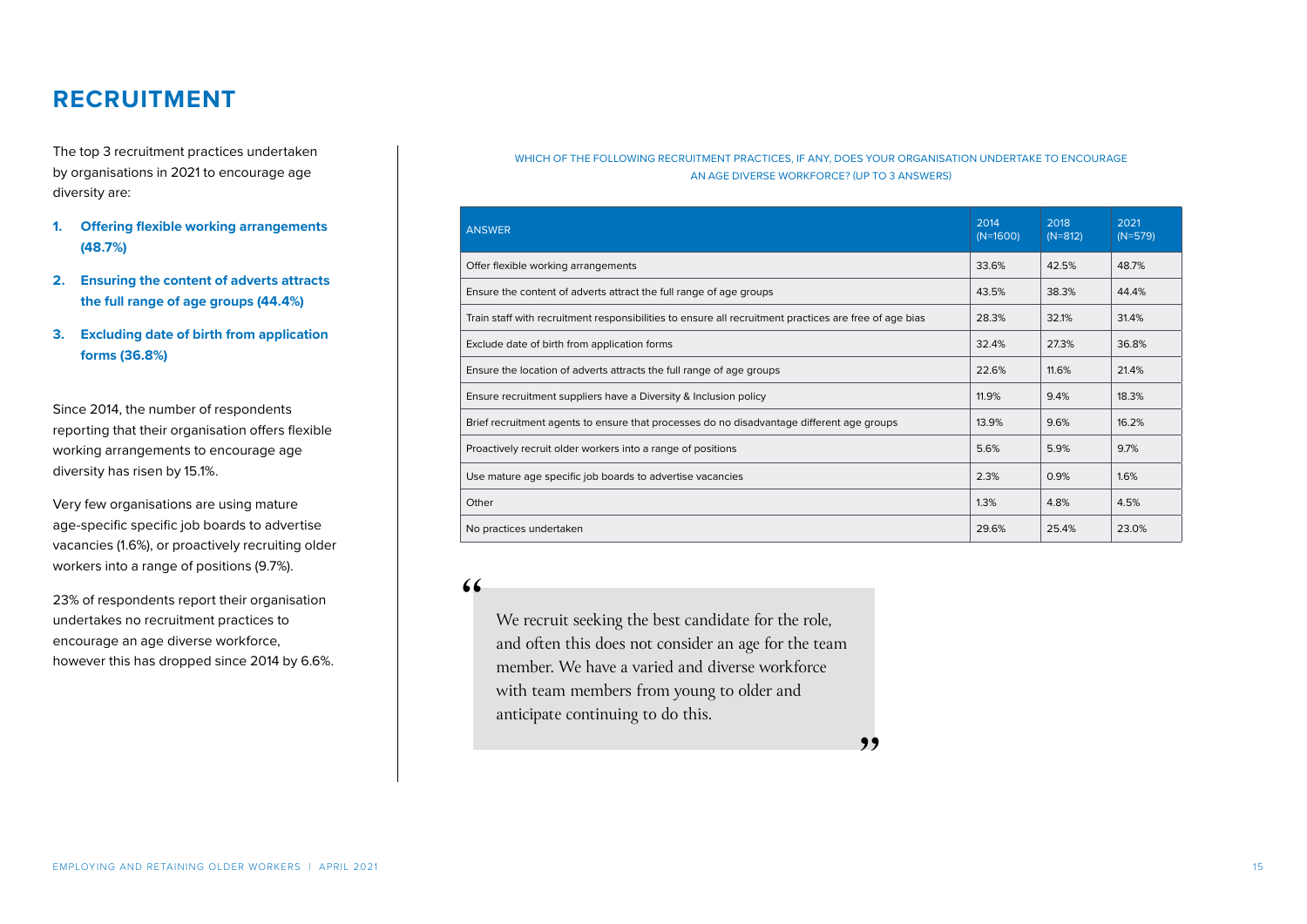46.7% of respondents from the HR community reported that there was an age above which their organisation would be reluctant to recruit workers.

For this group (270 respondents), we asked what age they thought this might be. This varied largely between respondents, and while many suggested that age was over 65 (17.4%), many suggested they didn't know (17%). There have been no major changes in these proportions over time.

#### IS THERE AN AGE ABOVE WHICH YOUR ORGANISATION IS RELUCTANT TO RECRUIT WORKERS?

| <b>ANSWER</b>  | 2014 (N=1655) | 2018 (N=808) | 2021 (N=579) |
|----------------|---------------|--------------|--------------|
| Definitely not | 7.8%          | 27.7%        | 25.7%        |
| Probably not   | 21.3%         | 28.0%        | 27.6%        |
| Maybe          | 19.3%         | 14.0%        | 19.9%        |
| Probably       | 28.8%         | 23.0%        | 20.2%        |
| Definitely     | 22.8%         | 7.3%         | 6.6%         |

#### IF THERE IS AN AGE ABOVE WHICH YOUR ORGANISATION IS RELUCTANT TO RECRUIT WORKERS, WHAT AGE ARE YOU REFERRING TO?

| <b>ANSWER</b>      | 2014 (N=1655) | 2018 (N=808) | 2021 (N=579) |
|--------------------|---------------|--------------|--------------|
| Over 35            | 1.4%          | 1.0%         | 1.5%         |
| Over 40            | 2.1%          | 2.9%         | 3.0%         |
| Over 45            | 6.1%          | 4.9%         | 4.4%         |
| Over 50            | 16.2%         | 10.3%        | 12.6%        |
| Over 55            | 16.3%         | 12.1%        | 13.3%        |
| Over <sub>60</sub> | 22.4%         | 17.5%        | 16.7%        |
| Over 65            | 16.6%         | 14.2%        | 17.4%        |
| Over 70            | 19.1%         | 14.0%        | 14.1%        |
| Don't know         | N/A           | 23.1%        | 17.0%        |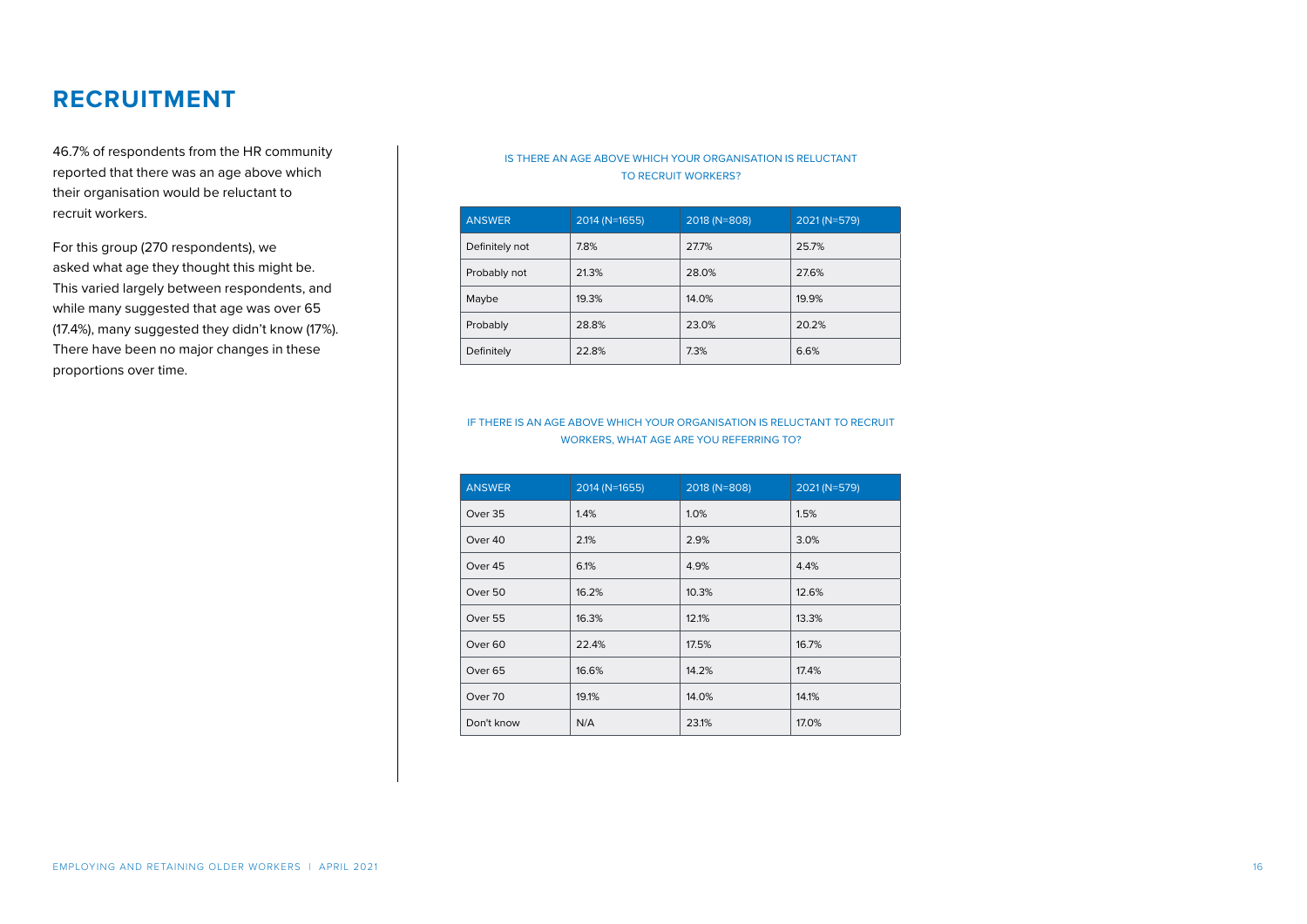The hesitancy for organisations to recruit older workers was reported by a higher proportion of public sector respondents (35.5%) than by private (23.9%) or not-for-profit respondents (22.7%).

Further, respondents from larger organisations with more than 500 workers were at least 10.2% more likely to report this reluctancy. 34.9% of those from very large organisations report the reluctancy to hire older workers, and 32.6% from large organisations, as opposed to 22% from medium size organisations or 22.4% from small organisations.

#### IS THERE AN AGE ABOVE WHICH YOUR ORGANISATION IS RELUCTANT TO RECRUIT WORKERS? (N=579)



#### IS THERE AN AGE ABOVE WHICH YOUR ORGANISATION IS RELUCTANT TO RECRUIT WORKERS? (N=579)

●1. Definitely not ●2. Probably not ●3. Maybe ●4. Probably ●5. Definitely



0% 20% 40% 60% 80% 100% Proportion of respondents (%)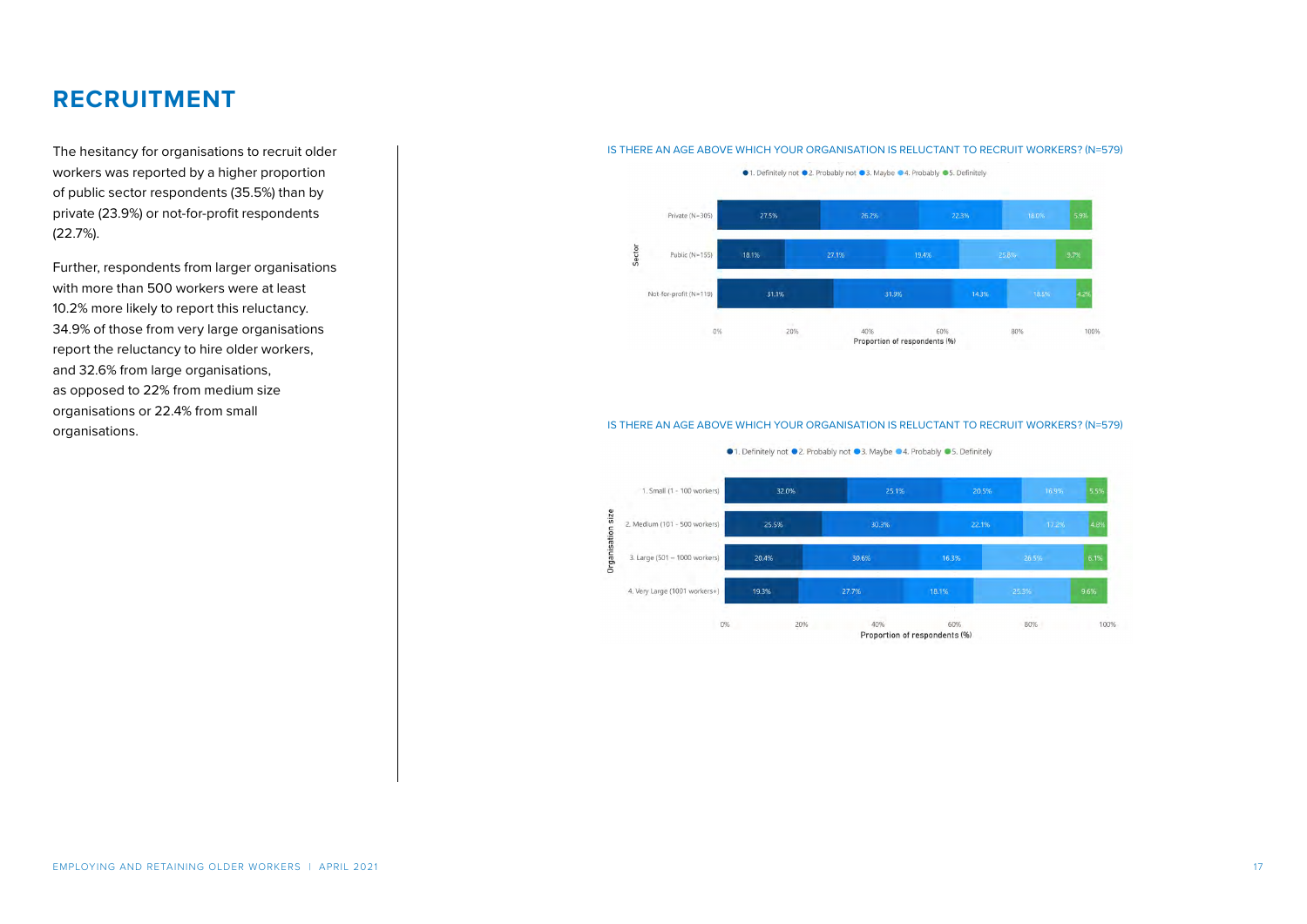While almost 1/3 (30.6%) report no obstacles, the greatest obstacles reported by respondents in recruiting older workers to their organisation were:

- **1. A lack of applications from older workers (24.9%)**
- **2. Salary expectations are too high (22.6%)**
- **3. A lack of the technological skills required (18.8%).**

Since 2014, there has been a 13.2% decrease in respondents saying that roles available are too physically demanding. Further, while it is still a top barrier, there are 8.3% less saying that older workers lack the technological skills required since 2014.

Other obstacles cited by respondents included:

- Age bias and unconscious bias
- Proportion of current older workers
- Culture
- Lack of flexibility
- An organisational policy to 'recruit young'

#### WHAT ARE THE GREATEST OBSTACLES FOR YOUR ORGANISATION IN RECRUITING OLDER WORKERS? (UP TO 3 ANSWERS)

| <b>ANSWER</b>                                                  | 2014<br>$(N=1607)$ | 2018<br>$(N=812)$ | 2021<br>$(N=579)$ |
|----------------------------------------------------------------|--------------------|-------------------|-------------------|
| No challenges/obstacles                                        | 27.1%              | 32.1%             | 30.6%             |
| Lack of applicants from older workers                          | 26.1%              | 27.6%             | 24.9%             |
| Older workers lack the technological skills required           | 27.1%              | 20.3%             | 18.8%             |
| Roles available are too physically demanding                   | 29.6%              | 16.9%             | 16.4%             |
| Salary expectation are too high                                | 20.7%              | 15.5%             | 22.6%             |
| Older workers do not fit into the organisation's culture       | 12.6%              | 14.0%             | 9.8%              |
| Older workers have too much experience for the roles available | 16.1%              | 13.4%             | 15.7%             |
| Older workers' qualifications are out-dated                    | 10.8%              | 7.1%              | 8.3%              |
| Older workers lack the qualifications required                 | 5.7%               | 4.2%              | 3.5%              |
| Other                                                          | 5.8%               | 13.3%             | 13.6%             |

#### $66$

The organisation's managers prefer younger workers and have an inherent bias towards younger applicants due to a number of false assumptions, in particular regarding use of technology, physical appearance and presentation – [They aren't recruiting] on skills and knowledge not on skills and knowledge.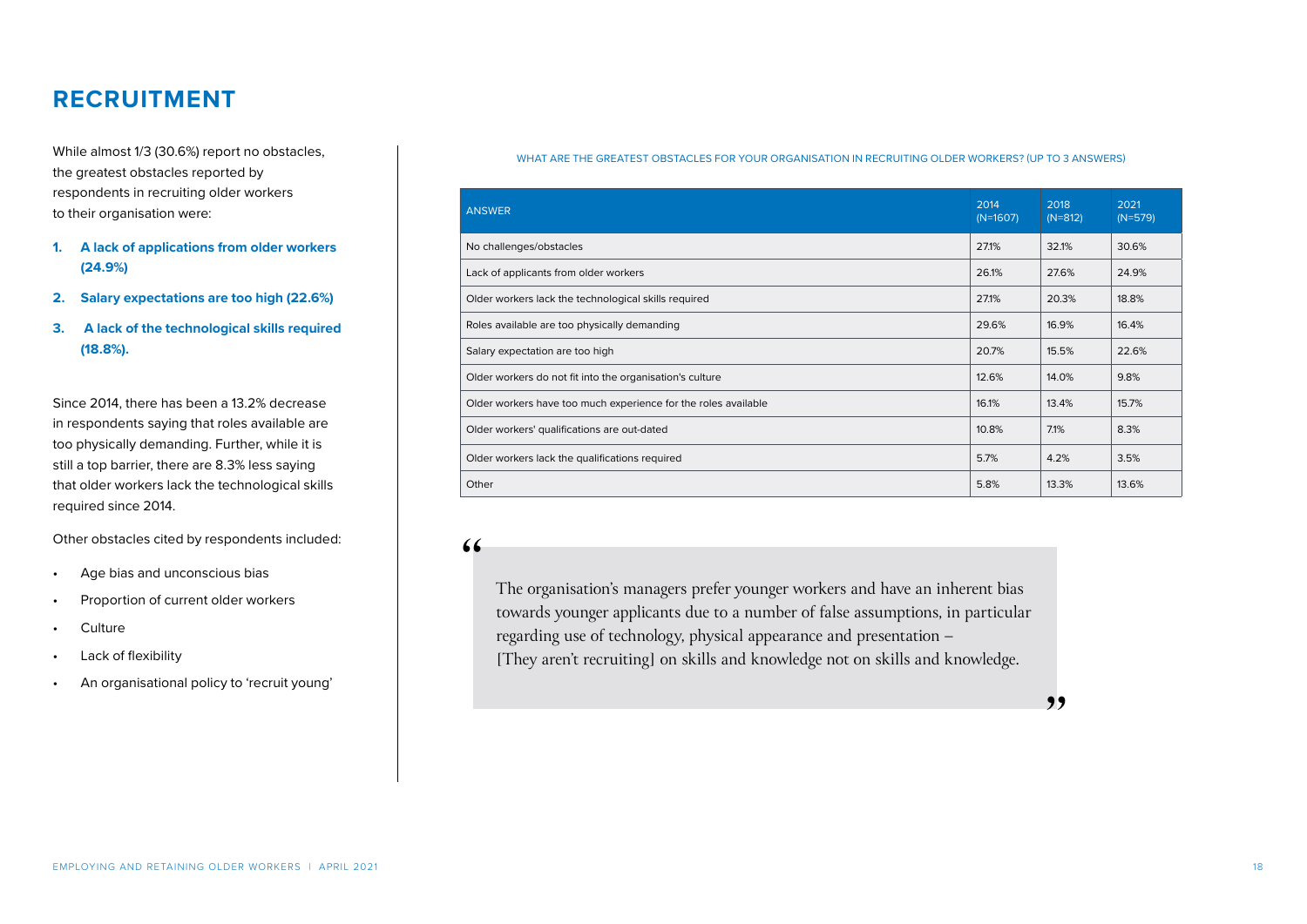Over 1/3 (37.5%) of respondents believe that their organisation's recruitment practices do not negatively impact older workers at all. Another 1/3 (31.7%) believed their recruitment practices at least somewhat impacted older workers negatively.

Public sector respondents reported the largest extent of negative impact on recruitment practices that affect older workers, with 54.2% reporting at least some negative impact.

This was much larger than in the private sector, where 28.6% reported at least some negative impact, and the not-for-profit sector where only 15.1% reported at least some negative impact.

#### TO WHAT EXTENT DO YOU BELIEVE YOUR ORGANISATION'S RECRUITMENT PRACTICES NEGATIVELY IMPACT OLDER WORKERS?

| <b>ANSWER</b>      | <b>PERCENT</b> |
|--------------------|----------------|
| Not at all         | 37.5%          |
| To a little extent | 30.7%          |
| Somewhat           | 18.8%          |
| To a large extent  | 10.0%          |
| Completely         | 2.9%           |

TO WHAT EXTENT DO YOU BELIEVE YOUR ORGANISATION'S RECRUITMENT PRACTICES NEGATIVELY IMPACT OLDER WORKERS? (N=579)



[EMPLOYING AND RETAINING OLDER WORKERS | APRIL 2021](https://www.ahri.com.au/resources/ahri-research/covid-19-and-hrs-wellbeing-report/#report) 19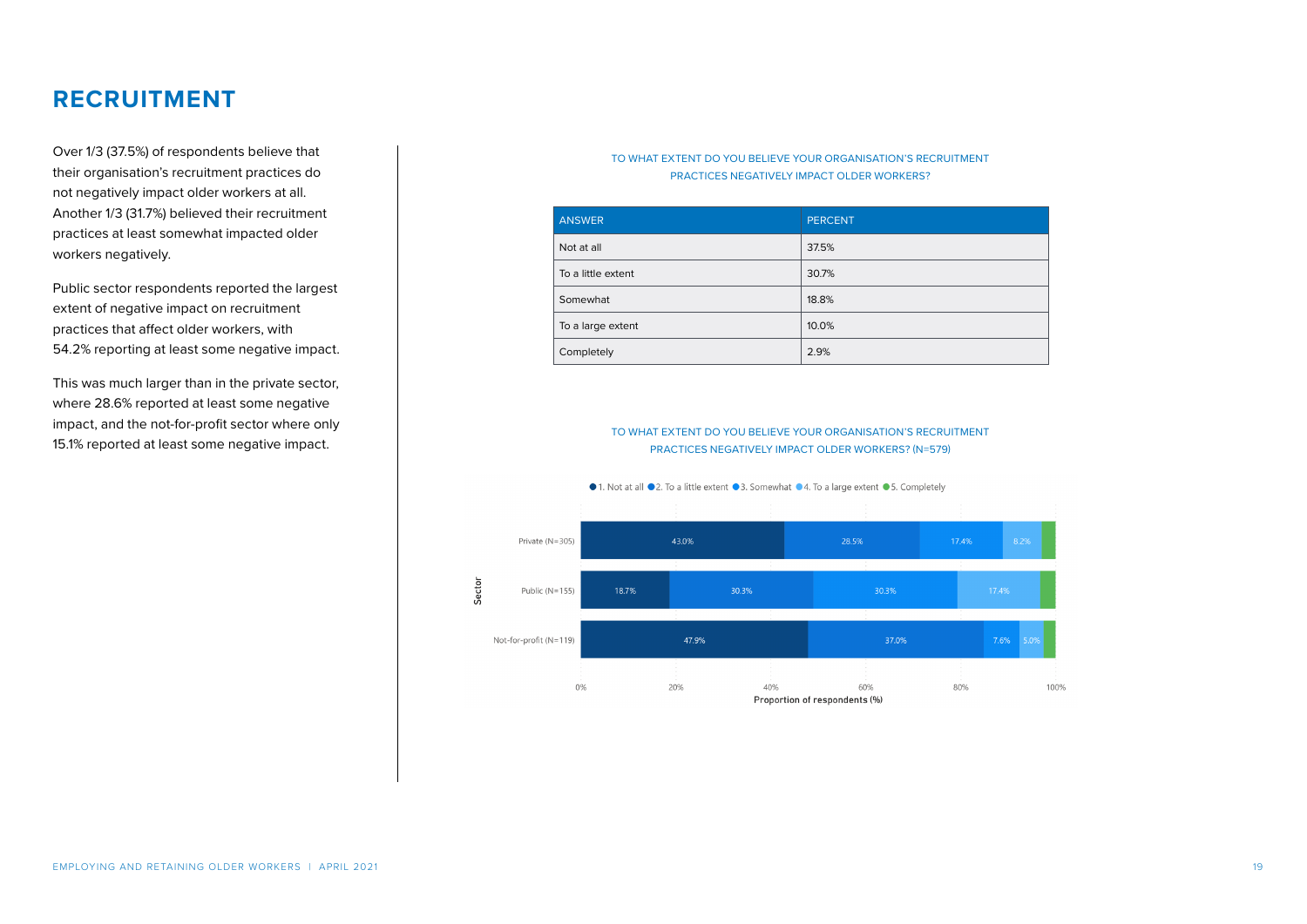There was a general trend where the larger the organisation, the larger the negative older worker recruitment impact reported by respondents with regard to their organisation.

Very large organisations reported the largest negative impact of recruitment practices on older workers, with 45.8% reporting a negative impact to at least some extent.

#### TO WHAT EXTENT DO YOU BELIEVE YOUR ORGANISATION'S RECRUITMENT PRACTICES NEGATIVELY IMPACT OLDER WORKERS? (N=579)



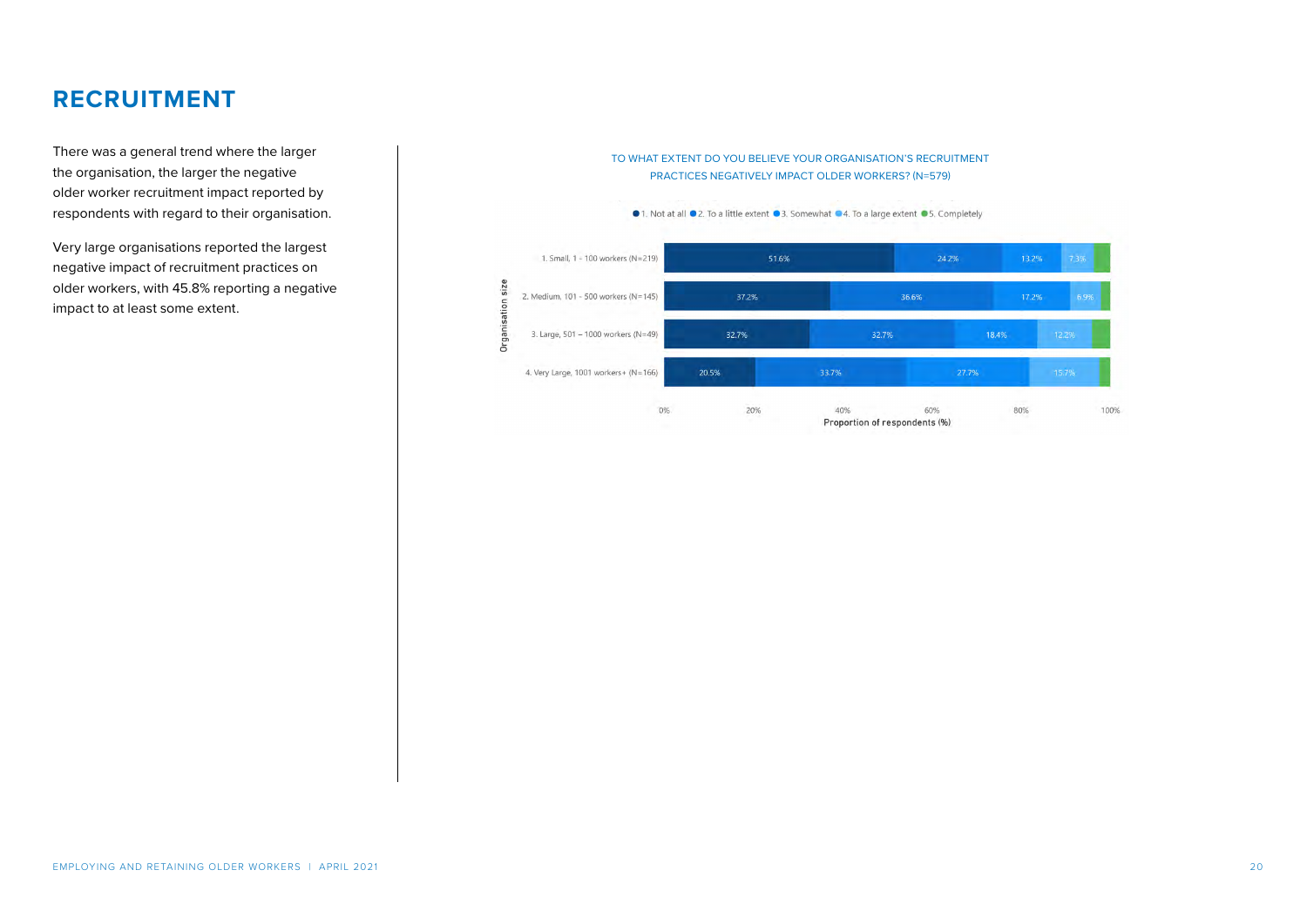## <span id="page-20-0"></span>**Retention**

#### **The top 3 initiatives for retaining older worker**



### **69.5%**

of organisations do not offer line management training on how to manage different generations



The most common reasons that older workers leave:

### **Retirement Illness or injury Caring for family member**

Other reasons for leaving included: Demanding hours, poor leadership, relocation, voluntary redundancy, and toxic work cultures

### **59.5%**

older worker departures have caused a loss of key skills or knowledge

### **But**

Only 22% of organisations are methodically capturing corporate knowledge from exiting workers

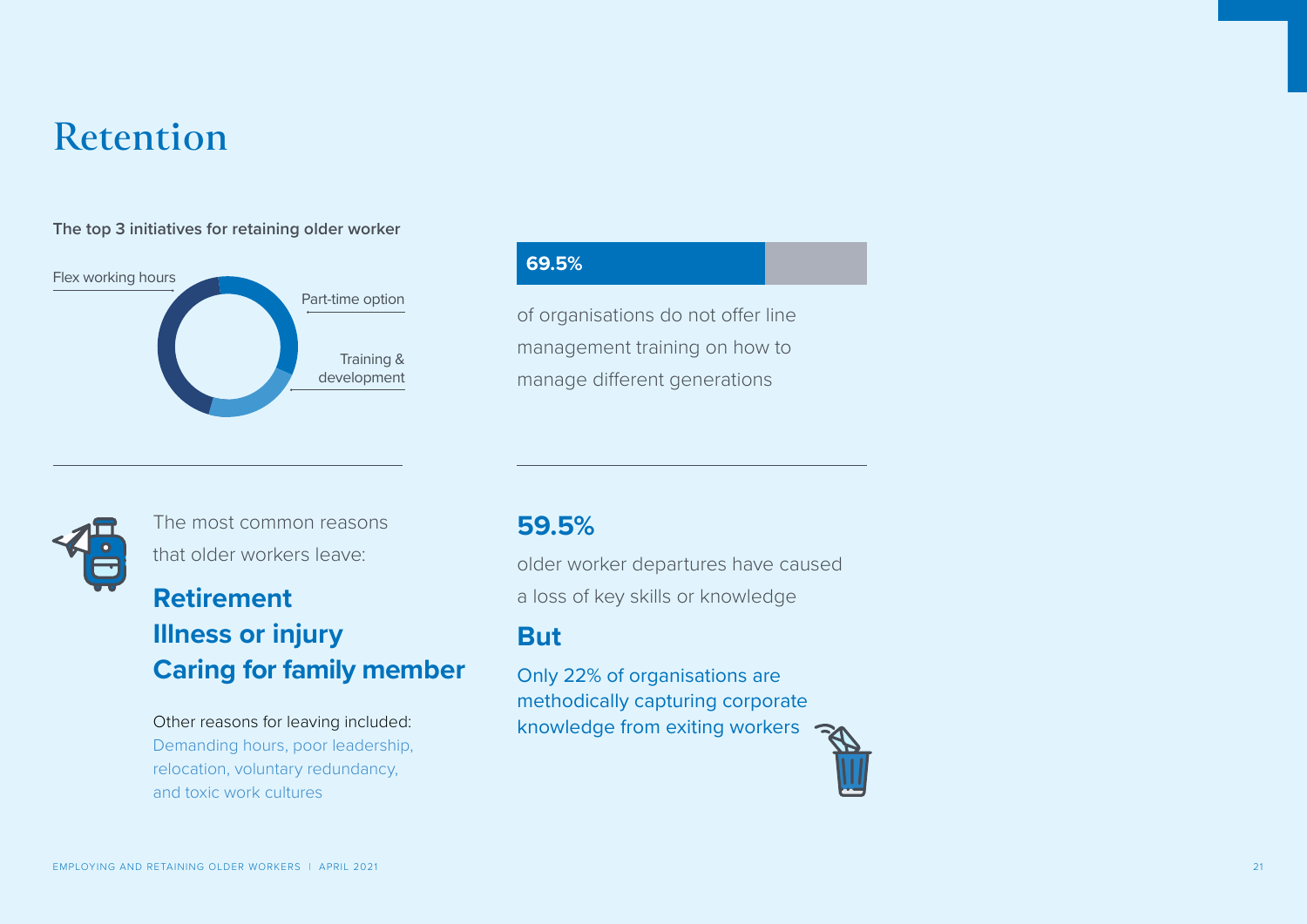Many report having flexible working hours (78%), part time options (68.2%) and continued access to training and development (54.6%) available for employees in their late careers.

Since 2014, there are less respondents suggesting they utilise long-service awards and recognition for employees in their late careers (14.1% less. Further, since 2014 there are 12.9% more respondents suggesting that flexible work locations are available to late career employees.

Other ways reported to retain older workers in organisations were:

- Work/life balance
- Valuing and rewarding their experience
- Listen and consult with them on their needs

#### WHICH, IF ANY, OF THE FOLLOWING OPTIONS ARE AVAILABLE IN YOUR ORGANISATION TO EMPLOYEES IN THEIR LATE CAREERS?

| <b>ANSWER</b>                                | 2014<br>$(N=1652)$ | 2018<br>$(N=791)$ | 2021<br>$(N=560)$ |
|----------------------------------------------|--------------------|-------------------|-------------------|
| Flexible working hours                       | 74.6%              | 76.0%             | 78.0%             |
| Part-time options                            | 72.0%              | 65.6%             | 68.2%             |
| Continued access to training and development | 63.1%              | 54.5%             | 54.6%             |
| Long-service awards and recognition          | 58.7%              | 46.4%             | 44.6%             |
| Phased retirement                            | 34.4%              | 33.1%             | 38.0%             |
| Job-sharing options                          | 33.1%              | 28.2%             | 27.0%             |
| Flexible work locations                      | 28.0%              | 27.6%             | 40.9%             |
| Career planning and advice                   | 24.7%              | 16.8%             | 19.3%             |
| Flexible job design policies                 | 13.4%              | 13.7%             | 13.4%             |
| Elderly care leave                           | 14.5%              | 11.4%             | 8.9%              |
| Grandparental leave                          | 9.3%               | 7.8%              | 7.0%              |
| Return-to-work options for retirees          | 8.0%               | 7.5%              | 8.9%              |
| Loyalty payments                             | 5.7%               | 2.4%              | 3.6%              |
| None of the above                            | 7.6%               | 9.6%              | 8.2%              |
| Other                                        | N/A                | N/A               | 2.9%              |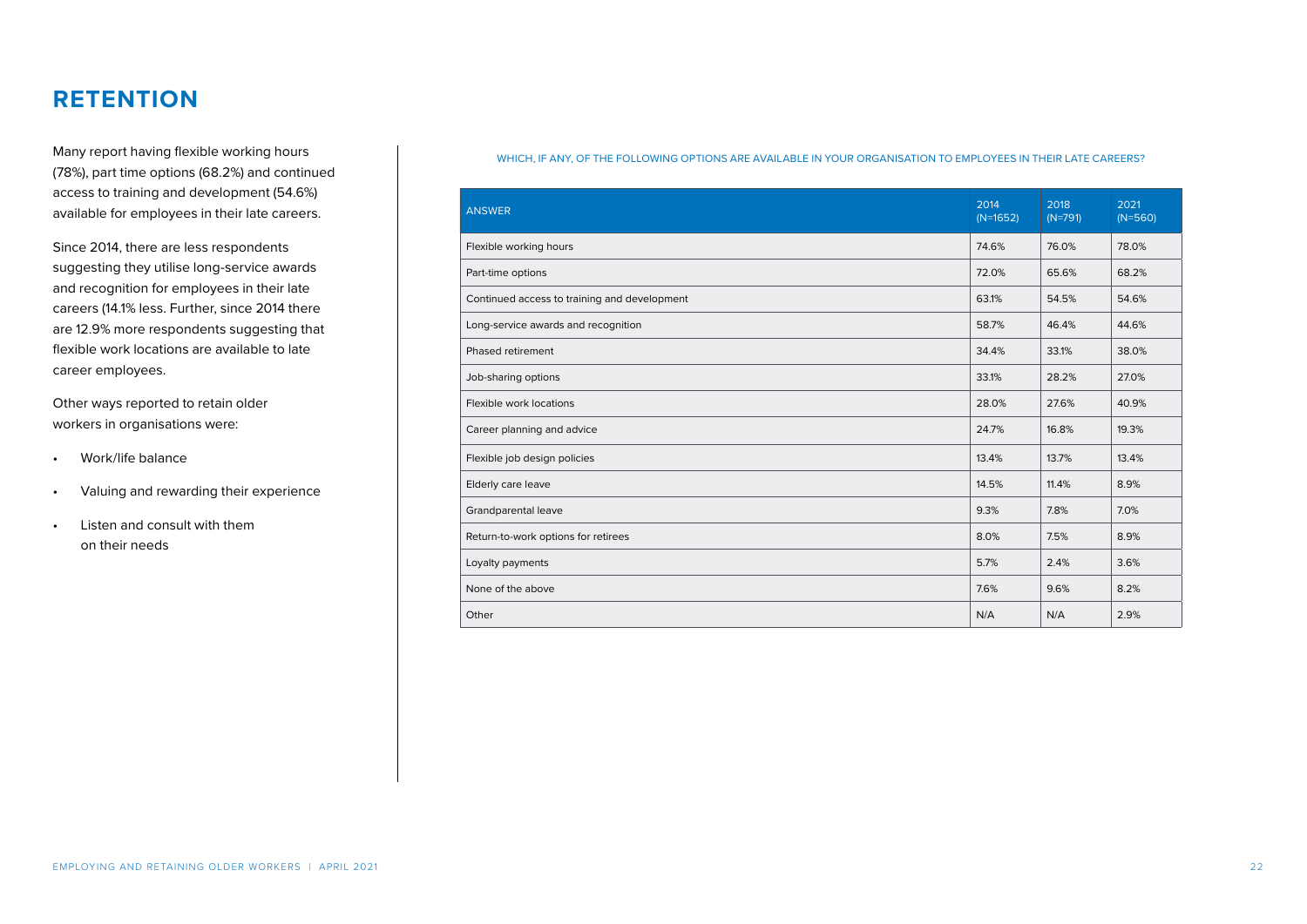The most common reported reasons that older workers leave organisations are:

- **1. Retirement (70.9%)**
- **2. Illness or injury (26.1%)**

#### **3. Caring for a partner or older family member (20.9%)**

Since 2014, the number of respondents reporting retirement as a common reason has dropped by 12.6%. Further, redundancy has dropped by 12.5% since 2014. One reason for leaving that has grown since 2014, is caring for a partner or older family member (20.9%).

Other reasons for leaving include:

- Demanding hours
- Poor leadership
- Relocation
- Voluntary redundancy
- Toxic culture

#### WHAT ARE THE MOST COMMON REASONS WHY OLDER WORKERS LEAVE YOUR ORGANISATION? (PLEASE SELECT ALL THAT APPLY)

| <b>ANSWER</b>                             | 2014<br>$(N=1635)$ | 2018<br>$(N=778)$ | 2021<br>$(N=560)$ |
|-------------------------------------------|--------------------|-------------------|-------------------|
| Retirement                                | 83.5%              | 77.3%             | 70.9%             |
| Illness or injury                         | 27.3%              | 22.9%             | 26.1%             |
| Redundancy                                | 32.0%              | 22.2%             | 19.5%             |
| Access to superannuation                  | 17.7%              | 16.8%             | 12.1%             |
| Job restructuring                         | 20.1%              | 16.6%             | 15.5%             |
| Poor relationship with manager            | 15.0%              | 16.2%             | 17.9%             |
| Caring for partner or older family member | 14.9%              | 15.4%             | 20.9%             |
| Work too physically demanding             | 18.3%              | 14.3%             | 16.6%             |
| Need for more flexibility                 | 10.0%              | 12.9%             | 12.1%             |
| Lack of promotion opportunities           | 12.2%              | 12.1%             | 11.8%             |
| Caring for children or grandchildren      | 9.4%               | 10.0%             | 12.9%             |
| Leaving for another role                  | N/A                | N/A               | 15.0%             |
| None of the above                         | N/A                | N/A               | 6.4%              |
| Other                                     | 6.3%               | 10.3%             | 7.5%              |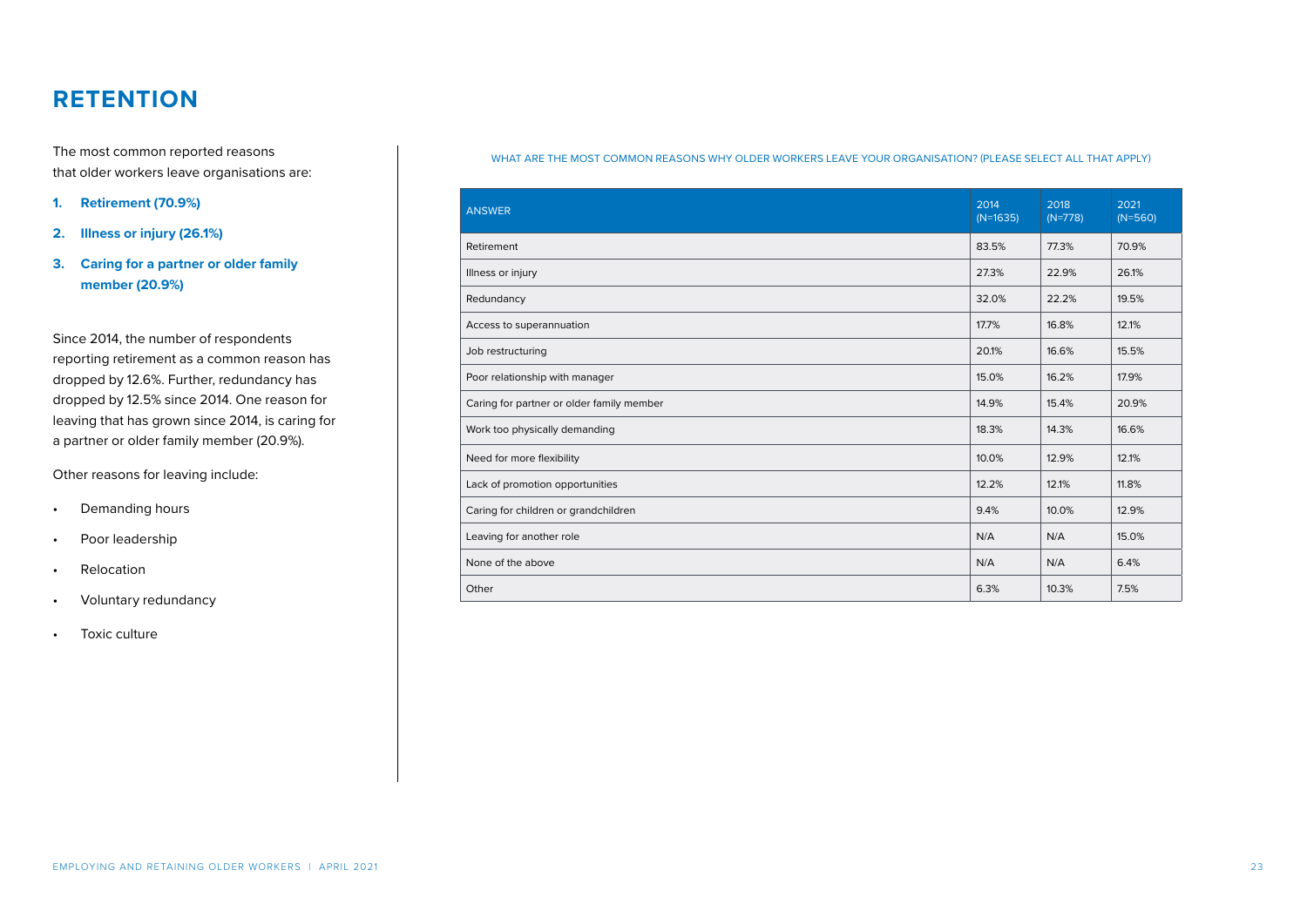Many are saying that older worker departures have caused a loss of key skills or knowledge (59.5%), an increase since 2014 of 13.8%.

39.1% report that their organisation rarely or never captures corporate knowledge from older workers as they transition out of the workforce. Only 22% are doing this frequently. This proportion has remained consistent since 2014.

#### HAVE OLDER WORKER DEPARTURES CAUSED A LOSS OF KEY SKILLS OR KNOWLEDGE?

| <b>ANSWER</b> | $2012 (N=1207)$ | 2018 (N=787) | 2021 (N=560) |
|---------------|-----------------|--------------|--------------|
| Yes           | 45.7%           | 62.5%        | 59.5%        |
| <b>No</b>     | 38.0%           | 22.6%        | 21.8%        |
| Don't know    | 16.2%           | 14.9%        | 18.8%        |

#### DOES YOUR ORGANISATION CAPTURE CORPORATE KNOWLEDGE FROM OLDER WORKERS AS THEY TRANSITION OUT OF THE WORKFORCE?

| <b>ANSWER</b> | $2014$ (N=1641) | 2018 (N=783) | 2021 (N=560) |
|---------------|-----------------|--------------|--------------|
| Never         | 12.3%           | 11.6%        | 11.4%        |
| Seldom        | 27.5%           | 24.4%        | 27.7%        |
| Sometimes     | 37.0%           | 38.2%        | 38.9%        |
| Often         | 16.8%           | 15.8%        | 15.0%        |
| Always        | 6.3%            | 10.0%        | 7.0%         |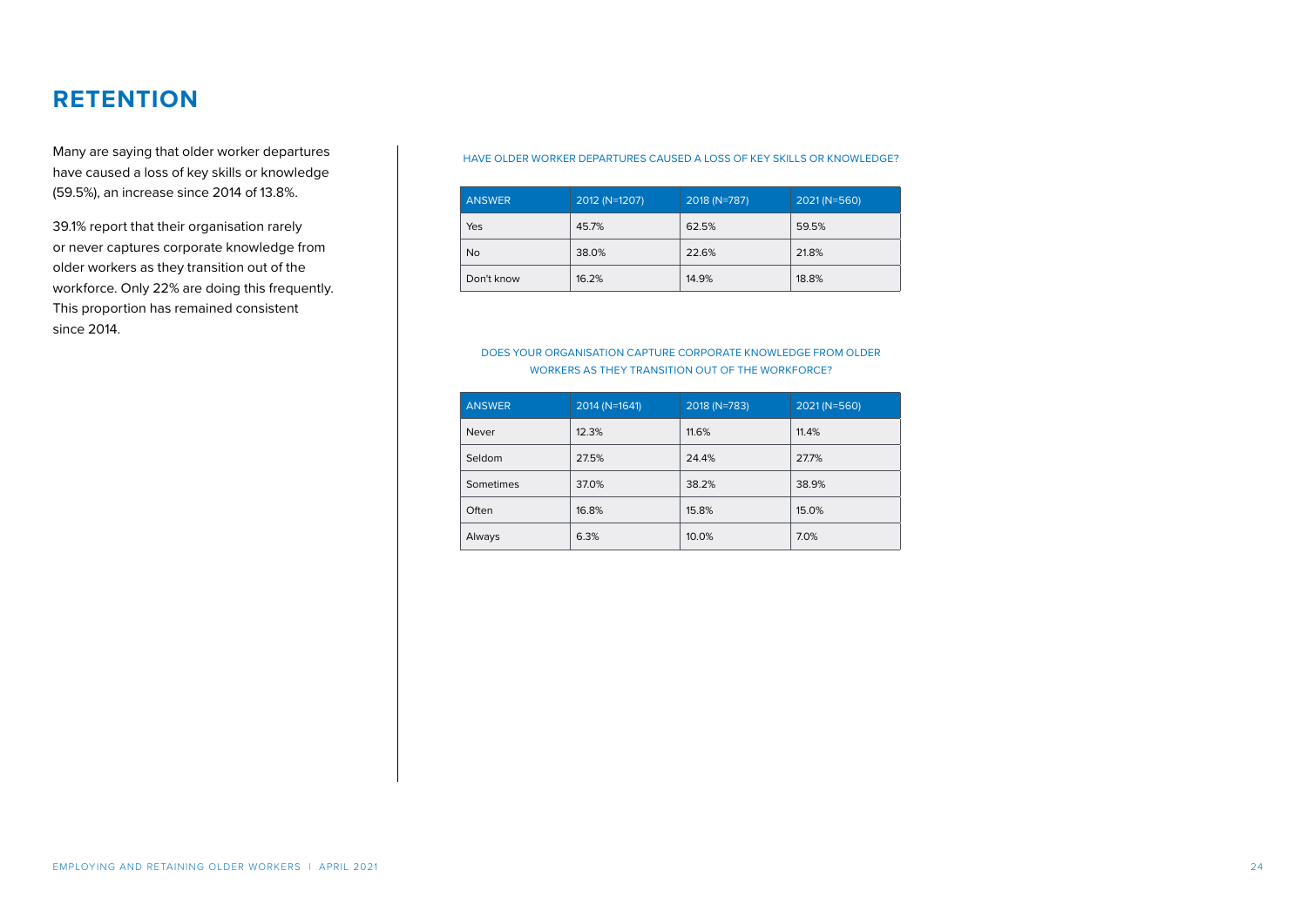In 2021, only 1/5 (22.7%) report that their organisation has a mentoring program to facilitate knowledge transfer from older to younger workers. While this was consistent in 2018, it has dropped by 8.2% since 2014.

Almost ¼ (23%) report that their organisation has a transition to retirement strategy in place. Another 13.4% suggest they have plans to do this in the future.

#### DOES YOUR ORGANISATION HAVE A MENTORING PROGRAM THAT FACILITATES KNOWLEDGE TRANSFER FROM OLDER TO YOUNGER WORKERS?

| <b>ANSWER</b> | $2014 (N=1654)$ | 2018 (N=788) | 2021 (N=560) |
|---------------|-----------------|--------------|--------------|
| Yes           | 30.9%           | 22.7%        | 22.7%        |
| <b>No</b>     | 62.9%           | 67.4%        | 69.3%        |
| Don't know    | 6.3%            | 9.9%         | 8.0%         |

#### DOES YOUR ORGANISATION HAVE A TRANSITION TO RETIREMENT STRATEGY IN PLACE?

| <b>ANSWER</b>      | 2018 (N=760) | $2021(N=560)$ |
|--------------------|--------------|---------------|
| Yes                | 20.8%        | 23.0%         |
| <b>No</b>          | 55.6%        | 53.4%         |
| Don't know         | 12.8%        | 10.2%         |
| Plans to in future | 10.9%        | 13.4%         |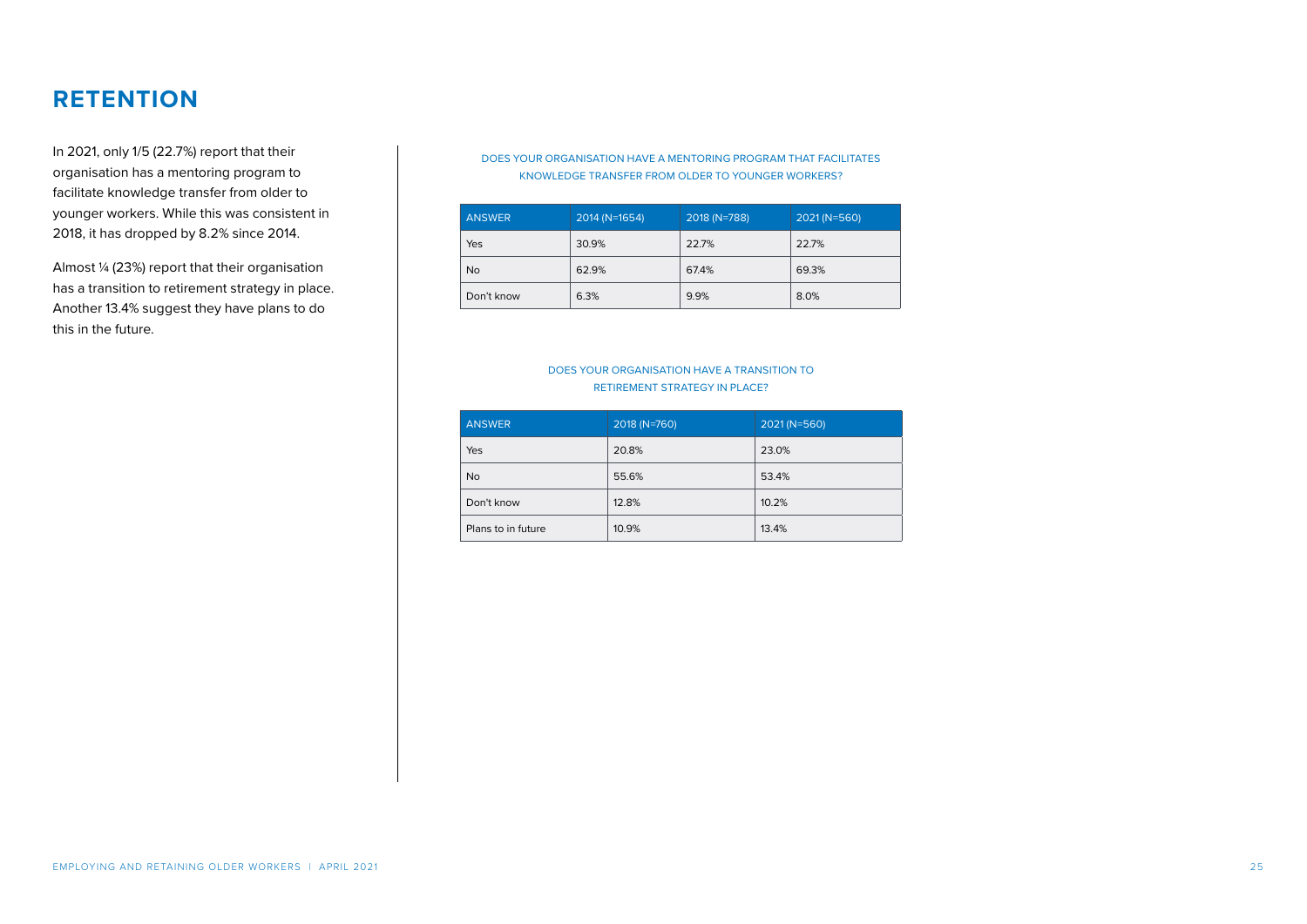### <span id="page-25-0"></span>**TRAINING & INITIATIVES**

Over 2/3 (69.5%) of respondents say that their organisation rarely or never offers line managers training on how to manage different generations. Another 7.1% are unsure about this.

Over 4/10 (43.9%) of respondents report that their organisation seldom or never offers unconscious bias training for employees. This proportion has decreased since 2018 by 10.2%.

Almost ½ (47.2%) state that this training does not address age-related bias.

#### ARE LINE MANAGERS IN YOUR ORGANISATION GIVEN TRAINING ON HOW TO MANAGE DIFFERENT GENERATIONS?

| <b>ANSWER</b> | 2014 (N=1635) | 2018 (N=772) | 2021 (N=553) |
|---------------|---------------|--------------|--------------|
| Never         | 49.4%         | 52.7%        | 50.5%        |
| Seldom        | 27.3%         | 23.1%        | 19.0%        |
| Sometimes     | 17.7%         | 17.8%        | 17.0%        |
| Often         | 4.1%          | 4.0%         | 4.2%         |
| Always        | 1.5%          | 3.5%         | 2.4%         |
| N/A, Unsure   | N/A           | N/A          | 7.1%         |

#### ARE EMPLOYEES IN YOUR ORGANISATION GIVEN TRAINING ON UNCONSCIOUS BIAS?

| <b>ANSWER</b> | 2014 (N=1671) | 2018 (N=771) | 2021 (N=553) |
|---------------|---------------|--------------|--------------|
| Never         | 41.7%         | 33.7%        | 29.1%        |
| Seldom        | 17.5%         | 18.3%        | 14.8%        |
| Sometimes     | 24.2%         | 27.5%        | 26.0%        |
| Often         | 10.6%         | 11.2%        | 14.5%        |
| Always        | 6.0%          | 9.3%         | 10.3%        |
| N/A. Unsure   | N/A           | N/A          | 5.2%         |

#### DOES THIS TRAINING ADDRESS AGE-RELATED BIAS?

| <b>ANSWER</b> | 2014 (N=950) | $2018$ (N=727) | 2021 (N=553) |
|---------------|--------------|----------------|--------------|
| Never         | 18.6%        | 35.8%          | 34.0%        |
| Seldom        | 27.4%        | 18.3%          | 13.2%        |
| Sometimes     | 28.3%        | 23.8%          | 17.2%        |
| Often         | 13.7%        | 9.5%           | 8.0%         |
| Always        | 12.0%        | 12.7%          | 13.9%        |
| N/A. Unsure   | N/A          | N/A            | 13.7%        |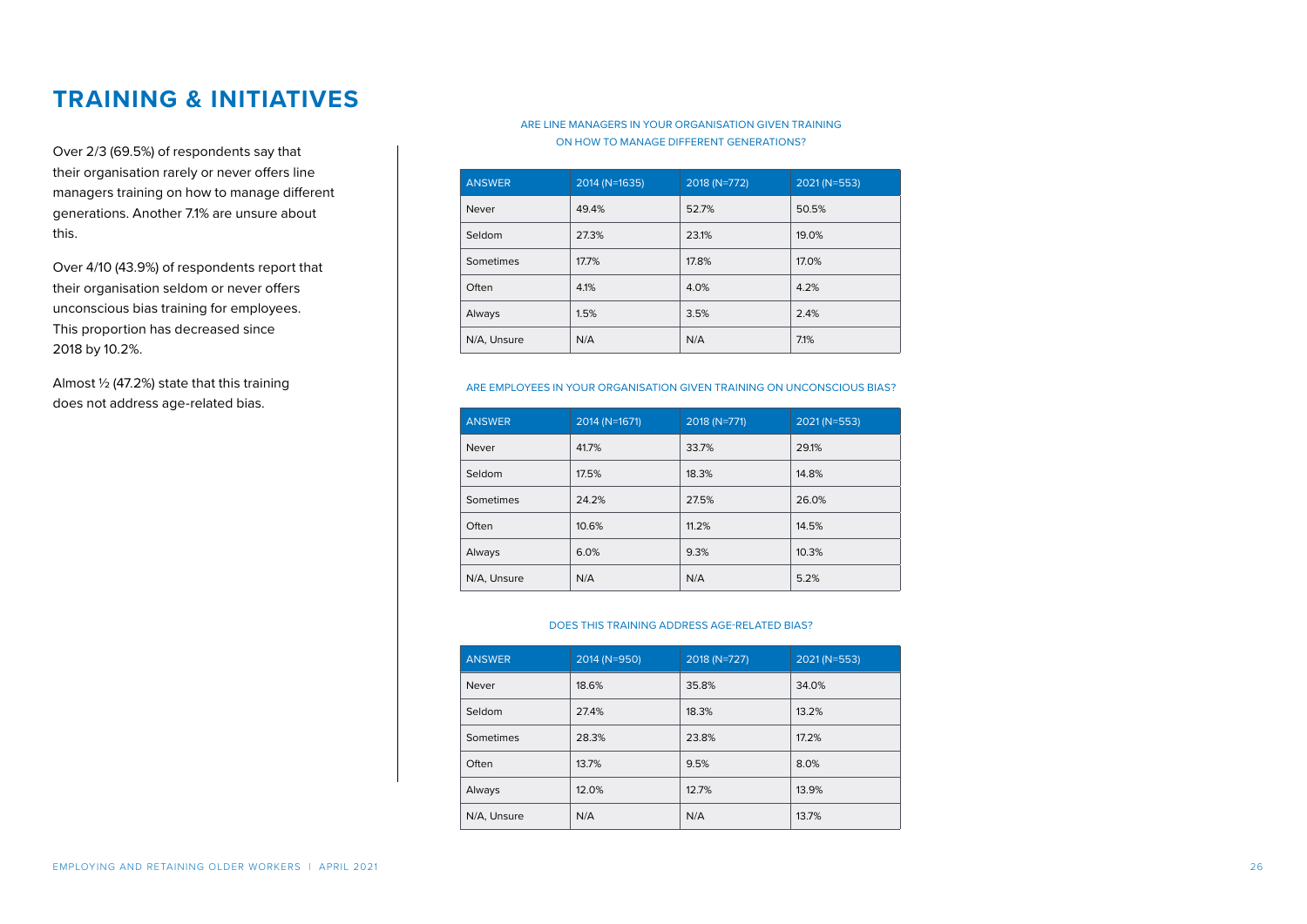## <span id="page-26-0"></span>**COVID-19's impact**



**Older workers have had difficulty in gaining employment or being retained as an employee during COVID-19**

### **59.3%**

**believe their organisation is prepared to deal with the challenges of an aging workforce in Australia** 

Although only



**said their organisation somewhat sought to retain older workers during 2020** 



**The majority of respondents are unsure about how**

JobSeeker (38.4%) | JobMaker (42.9%)

**has positively or negatively impacted the recruitment and retention of older workers during COVID-19.**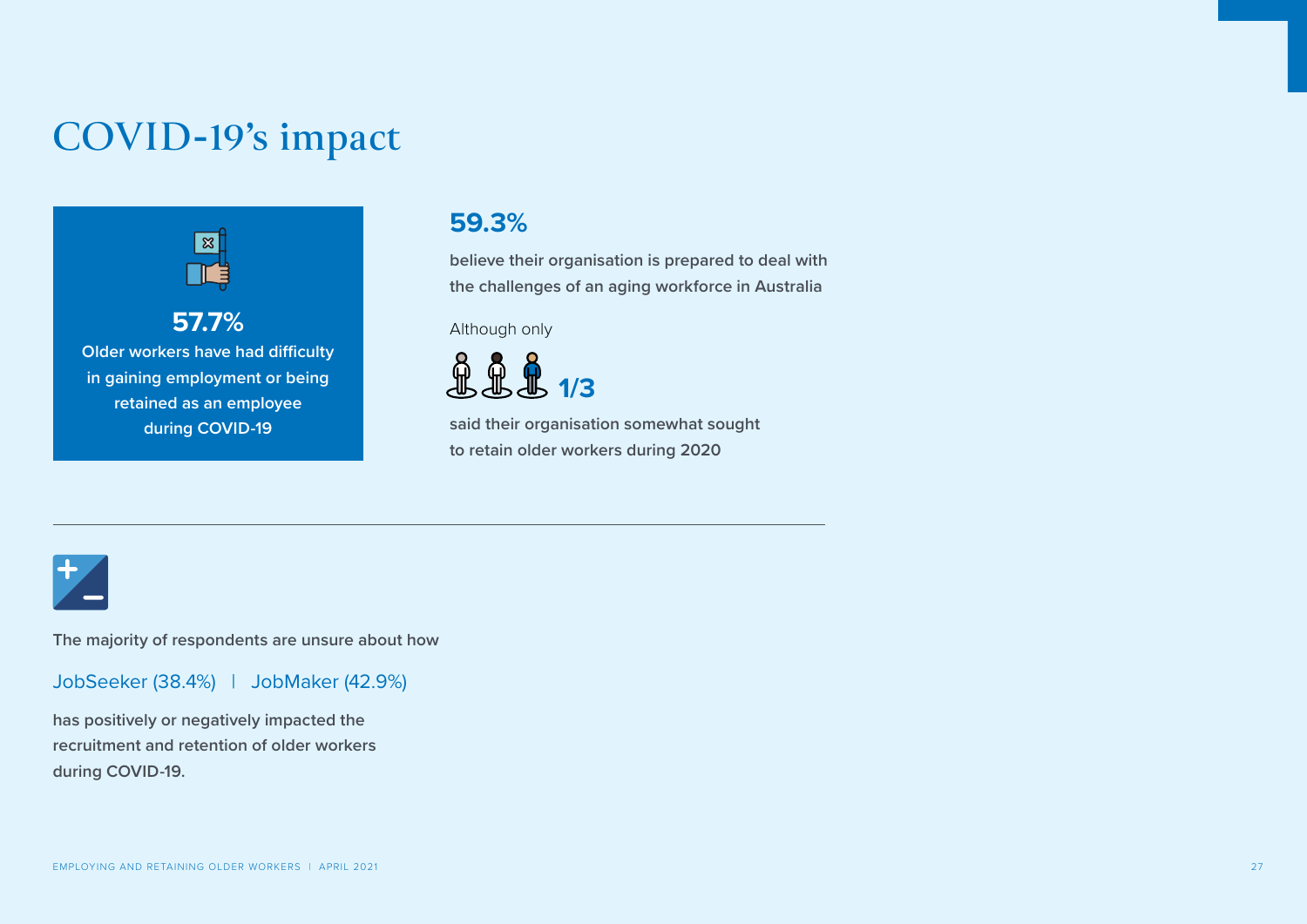Almost 6/10 (57.7%) reported that they believe older workers have had at least somewhat of a difficult time being employed or retained during COVID-19.

57.5% believe that older females have had at least somewhat of a difficult time being employed or retained during COVID-19, although many were unsure (16.5%).

Just over ½ (54.7%) of respondents believed that older ethnic minorities have had a difficult time being employed or retained during COVID-19, and another 1/5 were unsure (21.2%).

#### OLDER WORKERS HAVE HAD A DIFFICULT TIME BEING EMPLOYED OR RETAINED DURING COVID-19 (N=496)

| <b>ANSWER</b>      | <b>PERCENT</b> |
|--------------------|----------------|
| Not at all         | 15.9%          |
| To a little extent | 11.7%          |
| Somewhat           | 29.8%          |
| To a large extent  | 20.8%          |
| Completely         | 71%            |
| N/A. Unsure        | 147%           |

#### OLDER ETHNIC MINORITIES HAVE HAD A DIFFICULT TIME BEING EMPLOYED OR RETAINED DURING COVID-19 (N=496)

| <b>ANSWER</b>      | <b>PERCENT</b> |
|--------------------|----------------|
| Not at all         | 15.9%          |
| To a little extent | 8.3%           |
| Somewhat           | 23.2%          |
| To a large extent  | 23.2%          |
| Completely         | 8.3%           |
| N/A. Unsure        | 212%           |

#### OLDER FEMALES HAVE HAD A DIFFICULT TIME BEING EMPLOYED OR RETAINED DURING COVID-19 (N=496)

| <b>ANSWER</b>      | <b>PERCENT</b> |
|--------------------|----------------|
| Not at all         | 16.3%          |
| To a little extent | 9.7%           |
| Somewhat           | 25.2%          |
| To a large extent  | 20.8%          |
| Completely         | 11.5%          |
| N/A. Unsure        | 16.5%          |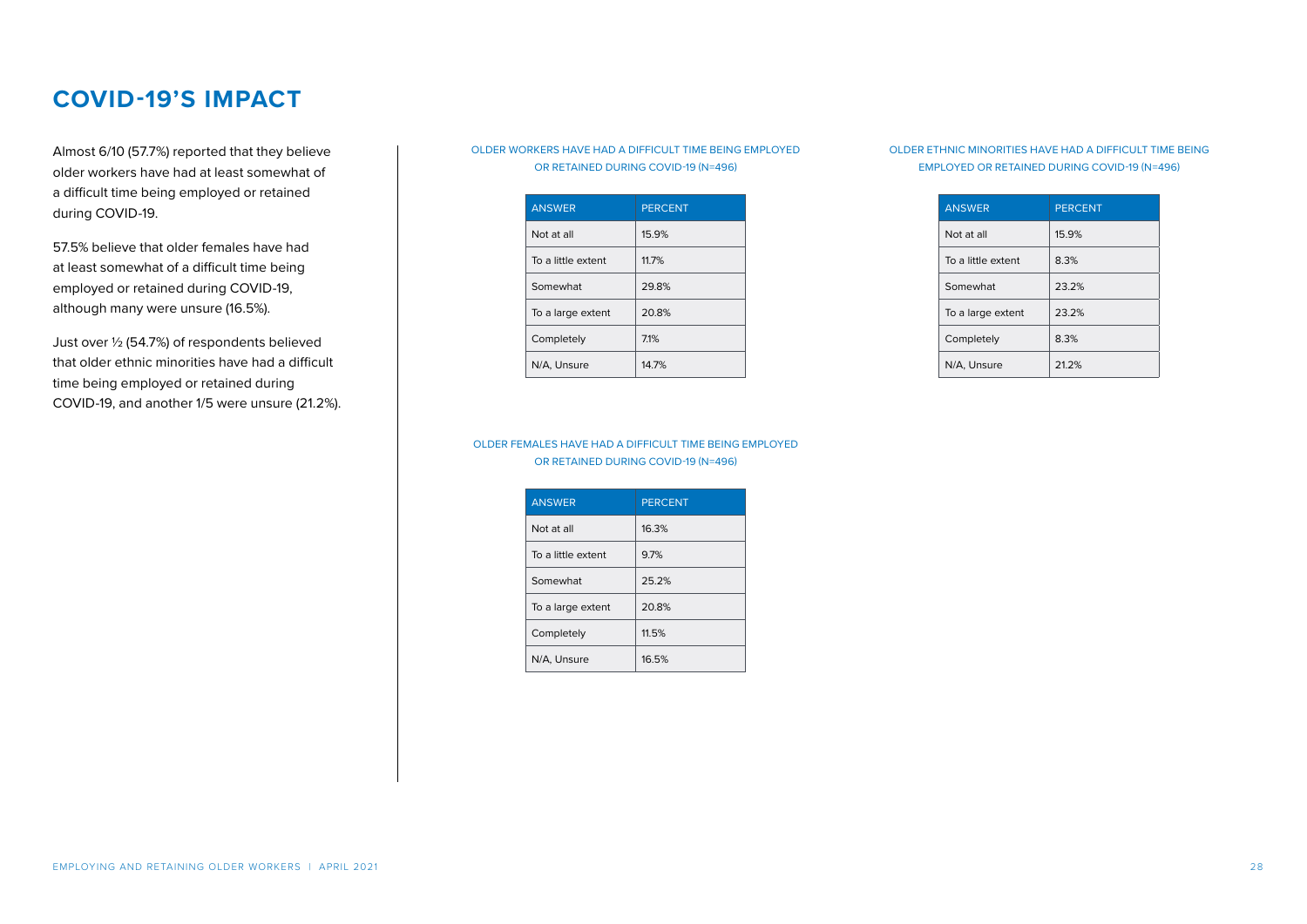Almost 6/10 of respondents believe their organisation is at least somewhat prepared to deal with the challenges of an aging workforce in Australia (59.3%).

Over 6/10 believe the use of technology over the last year has at least somewhat improved collaboration between generations in their organisation (64.2%).

During 2020, over 1/3 (37.1%) reported that their older workers were negatively impacted to some extent by their organisation's recruitment practices, although another 17.9% were unsure. Only 1/3 said their organisation at least somewhat sought to retain older workers during 2020 (33.7%).

#### OUR ORGANISATION IS PREPARED TO DEAL WITH THE CHALLENGES OF AN AGING WORKFORCE IN AUSTRALIA (N=496)

| <b>ANSWER</b>      | <b>PERCENT</b> |
|--------------------|----------------|
| Not at all         | 15.9%          |
| To a little extent | 117%           |
| Somewhat           | 29.8%          |
| To a large extent  | 20.8%          |
| Completely         | 71%            |
| N/A. Unsure        | 147%           |

#### DURING 2020, OLDER WORKERS WERE NEGATIVELY IMPACTED BY OUR ORGANISATION'S RECRUITMENT PRACTICES (N=496)

| <b>ANSWER</b>      | <b>PERCENT</b> |
|--------------------|----------------|
| Not at all         | 16.3%          |
| To a little extent | 9.7%           |
| Somewhat           | 25.2%          |
| To a large extent  | 20.8%          |
| Completely         | 11.5%          |
| N/A, Unsure        | 16.5%          |

#### THE USE OF TECHNOLOGY OVER THE LAST YEAR HAS IMPROVED COLLABORATION BETWEEN GENERATIONS IN OUR ORGANISATION (N=496)

| <b>ANSWER</b>      | <b>PERCENT</b> |
|--------------------|----------------|
| Not at all         | 15.9%          |
| To a little extent | 8.3%           |
| Somewhat           | 232%           |
| To a large extent  | 23.2%          |
| Completely         | 8.3%           |
| N/A, Unsure        | 212%           |

#### DURING 2020, OUR ORGANISATION ACTIVELY SOUGHT TO RETAIN OLDER WORKERS (N=496)

| <b>ANSWER</b>      | <b>PERCENT</b> |
|--------------------|----------------|
| Not at all         | 30.4%          |
| To a little extent | 15.7%          |
| Somewhat           | 14.3%          |
| To a large extent  | 8.5%           |
| Completely         | 10.9%          |
| N/A. Unsure        | 20.2%          |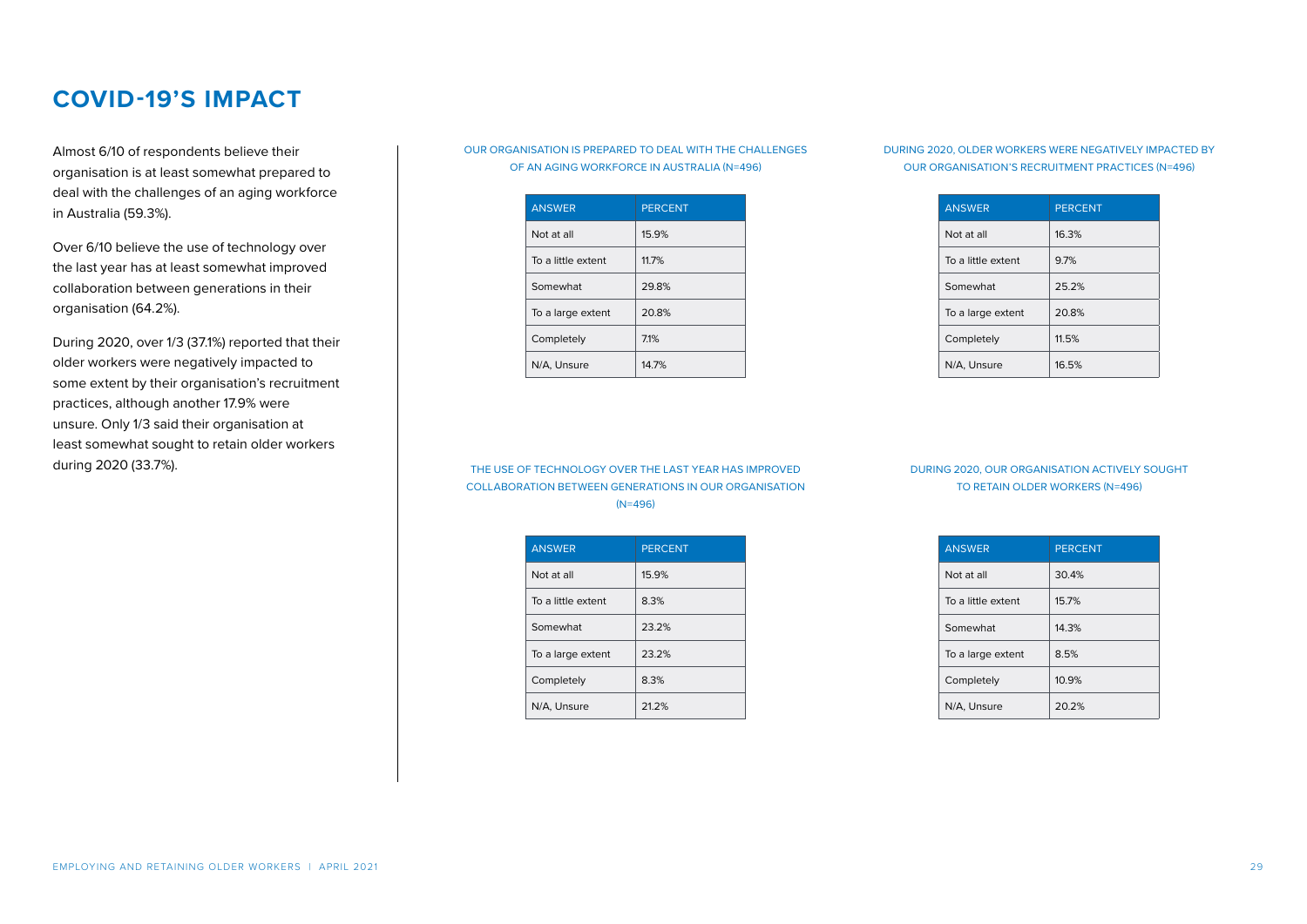larger organisations to be more likely to state that older workers were negatively impacted by their organisation's recruitment practices in 2020. 32.7% of respondents from very large organisations stated at least some impact in 2020, as opposed to large organisations at 23.2%, or medium at 15.2%. Conversely this trend did not hold for small organisations, where 22.9% of respondents reported at least some negative impact.

Respondents from public sector organisations were less likely to report that their organisations actively sought to retain older workers in 2020, with only 20.4% stating that they actively sought to retain at least to some extent, compared to 37.3% in the private sector and 42% in the not-for-profit sector.

#### There is a general trend of respondents from **DURING 2020, OLDER WORKERS WERE NEGATIVELY IMPACTED BY OUR ORGANISATION'S RECRUITMENT PRACTICES (N=496)**



### DURING 2020, OUR ORGANISATION ACTIVELY SOUGHT TO RETAIN OLDER WORKERS (N=496)

● 0, N/A, Unsure ● 1, Not at all ● 2, To a little extent ● 3, To some extent ● 4, To a large extent ● 5, Completely

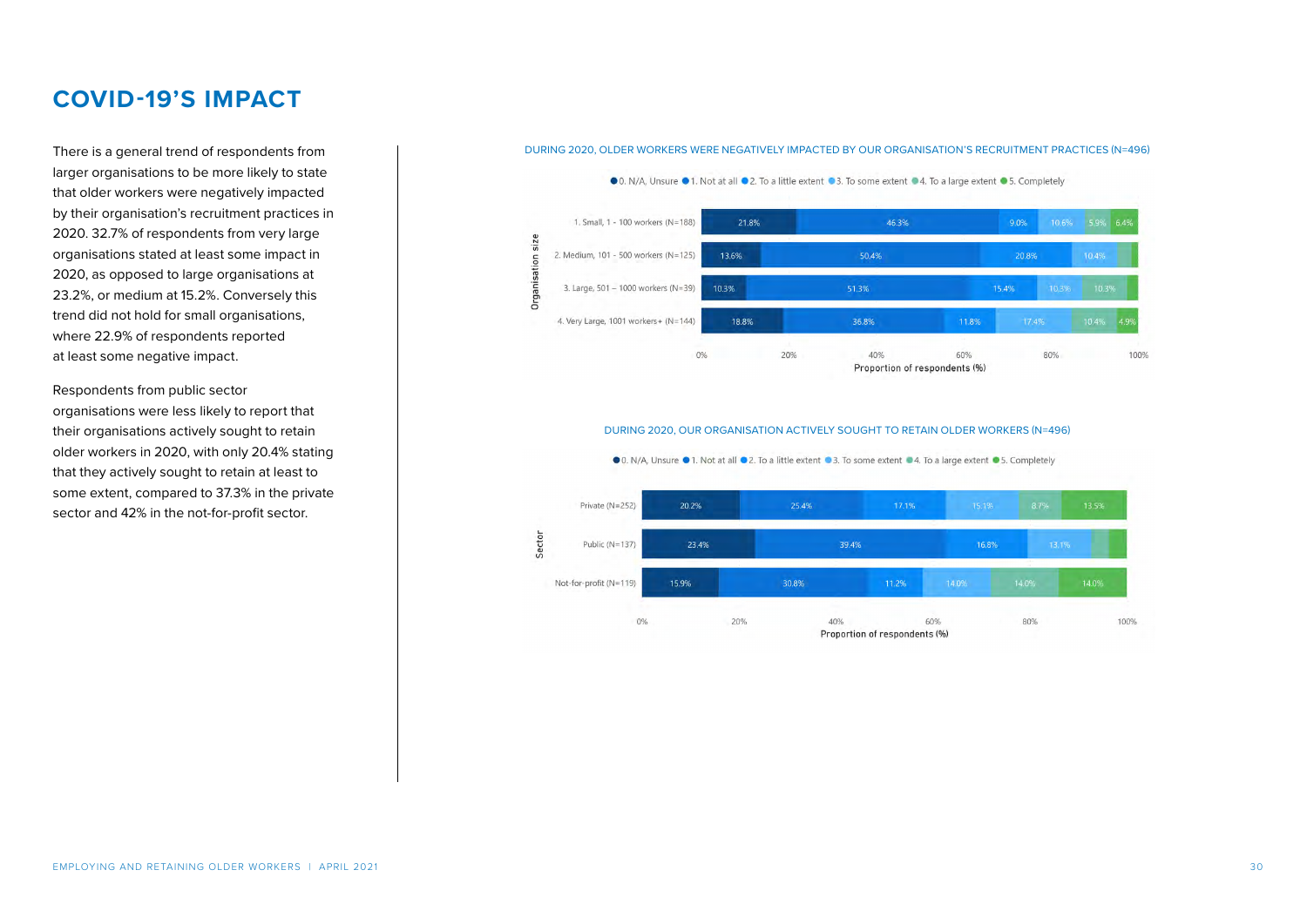Further, respondents from small organisations were more likely to suggest their organisation at least somewhat sought to retain older workers in 2020 (42.5%) than medium (35.2%), large (23%) or very large organisations (23.7%).

#### .<br>ביש המוכר המשפח המוכר המוכר המוכר המוכר המוכר המוכר המוכר המוכר המוכר המוכר המוכר המוכר המוכר המוכר המוכר המוכ<br>המוכר המוכר המוכר המוכר המוכר המוכר המוכר המוכר המוכר המוכר המוכר המוכר המוכר המוכר המוכר המוכר המוכר המוכר  $\sim$ ● 0. N/A, Unsure ● 1. Not at all ● 2. To a little extent ● 3. To some extent ● 4. To a large extent ● 5. Completely 1. Small, 1 - 100 workers (N=188) 21.8% 25.0% Organisation size 2. Medium, 101 - 500 workers (N=125) 19.2% 26.4% 9.6% 3. Large, 501 - 1000 workers (N=39) 20.5% 43.6% 5.1% 5.19 4. Very Large, 1001 workers+ ( $N=144$ ) 37.5% 5.6% 5.6% 18.8% 20.1% 20% 40% 60% 100%  $0%$ 80% Proportion of respondents (%)

#### DURING 2020, OUR ORGANISATION ACTIVELY SOUGHT TO RETAIN OLDER WORKERS (N=496)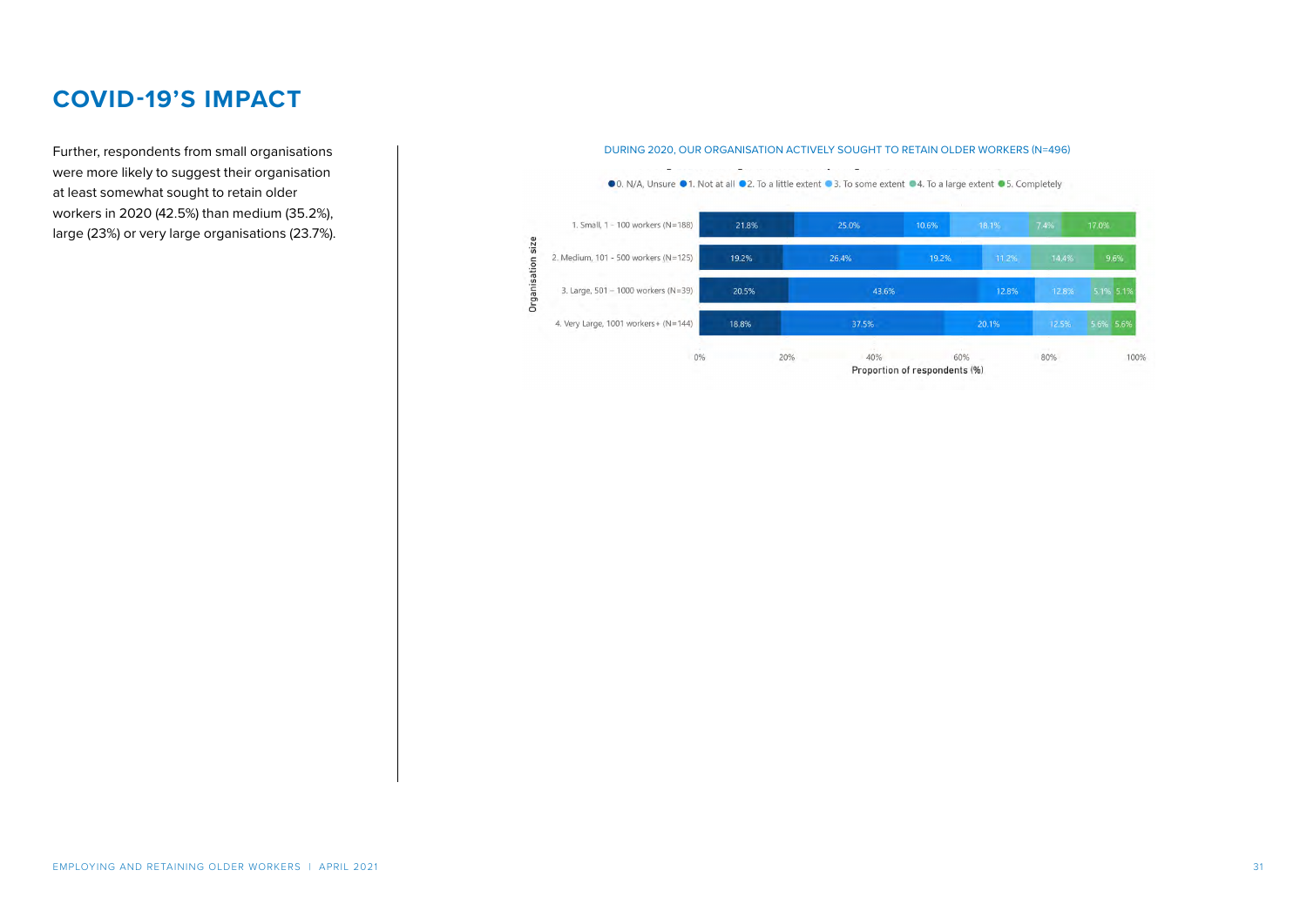The majority of respondents are unsure about how JobSeeker (38.3%) or JobMaker (42.9%) has positively or negatively impacted the recruitment and retention of older workers during COVID-19.

#### TO WHAT EXTENT HAS JOBSEEKER BEEN POSITIVE/NEGATIVE FOR THE RECRUITMENT AND RETENTION OF OLDER WORKERS DURING COVID-19?

| <b>ANSWER</b>       | <b>PERCENT</b> |
|---------------------|----------------|
| Completely negative | 6.3%           |
| Somewhat negative   | 79%            |
| Neutral             | 274%           |
| Somewhat positive   | 115%           |
| Completely positive | 87%            |
| N/A. Unsure         | 38.3%          |

#### TO WHAT EXTENT HAS JOBMAKER BEEN POSITIVE/NEGATIVE FOR THE RECRUITMENT AND RETENTION OF OLDER WORKERS DURING COVID-19?

| <b>ANSWER</b>       | <b>PERCENT</b> |
|---------------------|----------------|
| Completely negative | 9.5%           |
| Somewhat negative   | 6.5%           |
| Neutral             | 28.2%          |
| Somewhat positive   | 8.1%           |
| Completely positive | 48%            |
| N/A. Unsure         | 42.9%          |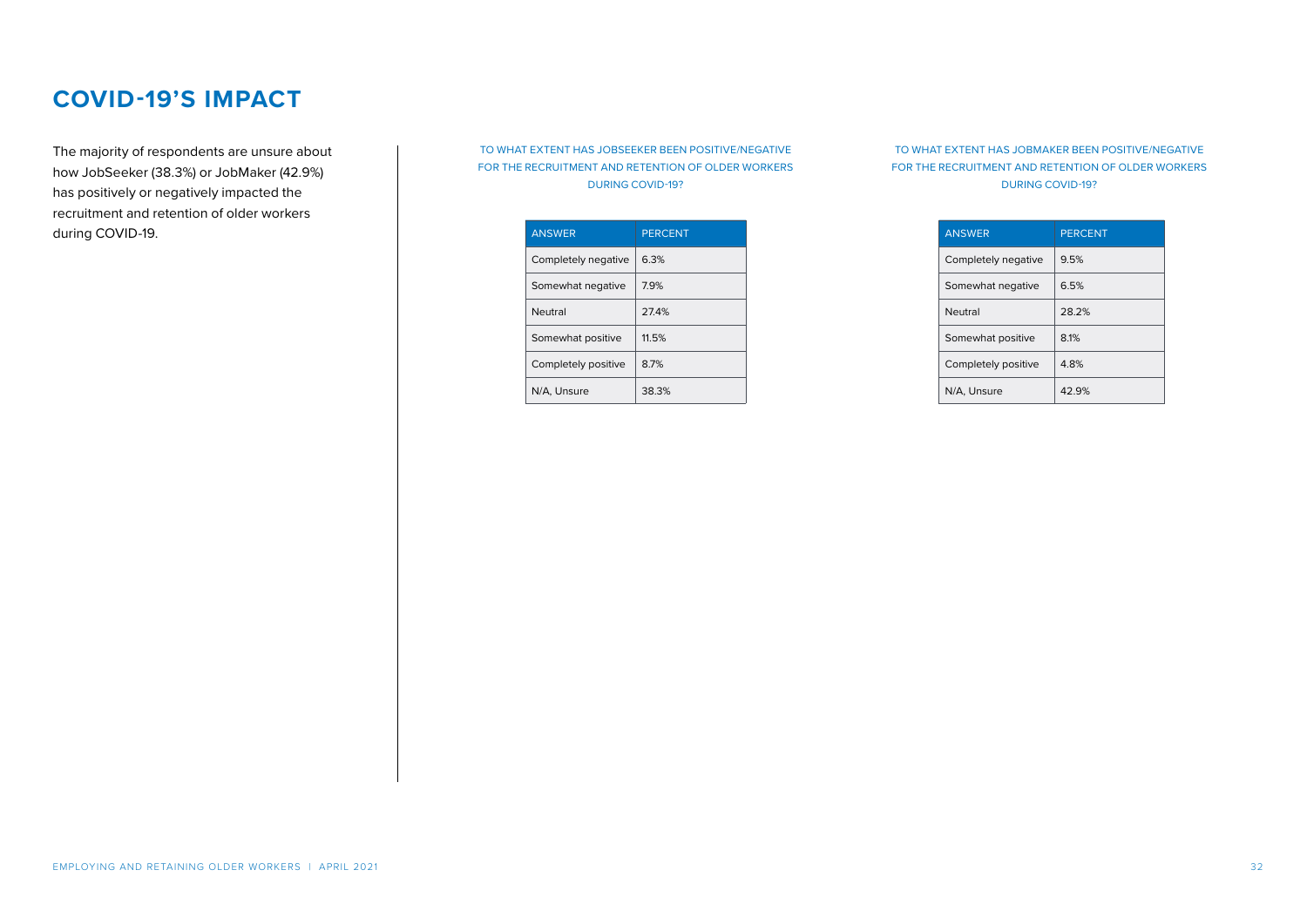### <span id="page-32-0"></span>**HR CERTIFICATION**

The majority of the respondents of this survey were not certified HR practitioners (i.e. CPHRs or FCPHRs; 70.5%).

Certified HR practitioners were more likely to say that their organisation consults with older workers on issues of specific concern to their workplace (3.8% more likely) or are planning to do this in the future (4.8% more likely).

Further, certified HR practitioners were more likely to say their organisation captures corporate knowledge from older workers more often as they transition out of the workforce (6.7% more likely to do this often or always).



#### ARE YOU A CERTIFIED MEMBER, I.E FCPHR, CPHR, CAHR, FCAHR? (N=604)

#### DOES YOUR ORGANISATION CONSULT WITH OLDER WORKERS ON ISSUES THAT ARE OF SPECIFIC CONCERN TO YOUR WORKPLACE? (N=604)

● Don't know ● No ● Plans to in future ● Yes



#### DOES YOUR ORGANISATION CONSULT WITH OLDER WORKERS ON ISSUES THAT ARE OF SPECIFIC CONCERN TO YOUR WORKPLACE?  $(N=604)$